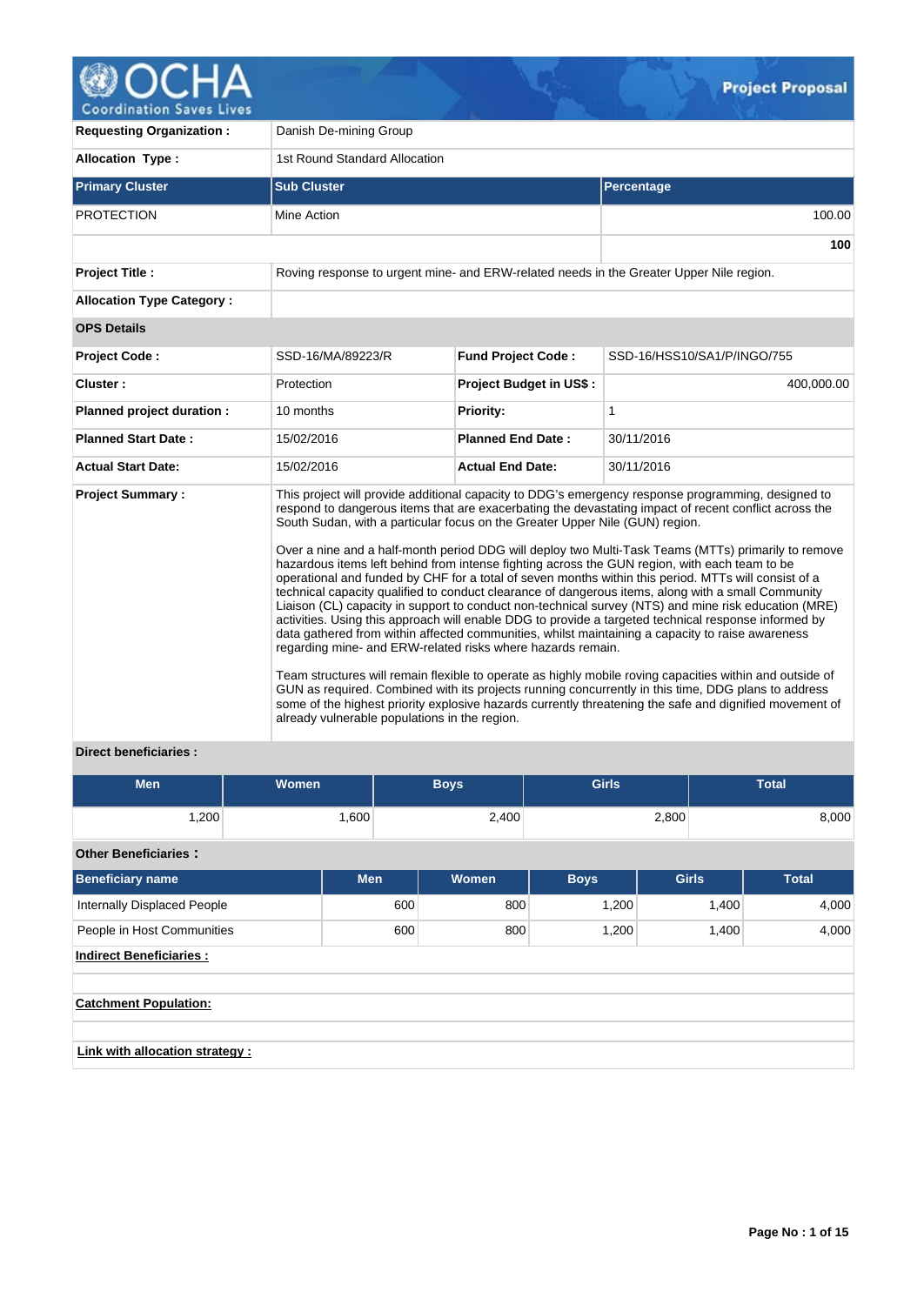This project will feed into delivery of two of the Protection Cluster Objectives (COs), as outlined in the 2016 Humanitarian Response Plan. Explanation of how activities will support these objectives can be found below:

CO1: The safety and dignity of vulnerable individuals is improved through prevention programming and protection mainstreaming to address threats and vulnerabilities.

DDG will prioritise the removal of dangerous items in areas commonly used by IDPs or local populations, as well as identifying opportunities for facilitating humanitarian access where feasible. In adopting this approach, DDG will maximise the impact of survey and clearance activities on the safe movement of civilians across GUN.

During the project period NTS, involving close liaison with community members to identify suspected threats, will form the basis for prioritising explosive ordnance disposal (EOD) / battle area clearance (BAC) task locations according to the greatest levels of need. In line with the 2016 Humanitarian Response Plan, survey activities undertaken in support of this objective will enable a tailored response capable of identifying the distinct safety concerns and needs of women, men, boys, girls and the elderly. Where mine / ERW contamination is found to have an impact on a particular age or gender group, this data will be used to ensure that DDG's clearance benefits communities on an impartial and non-discriminatory basis. Given the need to strengthen mine action data available for operational areas across GUN, DDG will share any notable findings in relation to gender- and age- specific mine- / ERW- related needs within specific target locations. .

CO3: Individuals are supported to achieve solutions and freedom of movement; coping strategies and protection capacities of individuals, communities and local actors are strengthened.

As an additional function supporting the technical capacity within the MTT, MRE delivery in this period will enhance the physical safety and reduce psychological concerns held by people living in affected areas, by equipping them with lifesaving mine / ERW awareness and behavioural practices. Where NTS activities indicate the existence of distinct threats to different age, gender or any other demographic groups, DDG's response will be targeted to maximise the benefits felt from EOD, BAC and MRE activities across all demographic groups.

Ultimately viewing its mine action activities (including MRE) as protection concerns, DDG continues to develop its community-driven, inclusive approach in close consultation with Protection staff within DRC. DDG is experienced in a host of different methods to deliver MRE messaging, including most recently the use of child-friendly messaging and a training of trainers (ToT) approach with school teachers in Panyijar County, Unity State under a 2015 UNOPS-funded project. All of DDG's CL staff are trained to time and conduct survey and MRE activities in a manner that will extend the reach of survey activities to social groups that are traditionally less accessible, including women, children and the elderly.

## **Sub-Grants to Implementing Partners :**

| <b>Partner Name</b>                                    |                             | <b>Partner Type</b>  |                             | <b>Budget in US\$</b> |  |  |  |  |  |
|--------------------------------------------------------|-----------------------------|----------------------|-----------------------------|-----------------------|--|--|--|--|--|
|                                                        |                             |                      |                             |                       |  |  |  |  |  |
| Other funding secured for the same project (to date) : |                             |                      |                             |                       |  |  |  |  |  |
|                                                        | <b>Other Funding Source</b> |                      | <b>Other Funding Amount</b> |                       |  |  |  |  |  |
|                                                        |                             |                      |                             |                       |  |  |  |  |  |
| Organization focal point:                              |                             |                      |                             |                       |  |  |  |  |  |
| <b>Name</b>                                            | Title                       | <b>Email</b>         |                             | <b>Phone</b>          |  |  |  |  |  |
|                                                        |                             |                      |                             |                       |  |  |  |  |  |
| Ben McCabe                                             | Programme Officer           | pso-ddgssudan@drc.dk |                             | +211 92 40 66 578     |  |  |  |  |  |
| <b>William Maina</b>                                   | <b>Operations Manager</b>   | ta2ddgsudan@drc.dk   |                             | +211 914 888          |  |  |  |  |  |
| <b>BACKGROUND</b>                                      |                             |                      |                             |                       |  |  |  |  |  |
| 1. Humanitarian context analysis                       |                             |                      |                             |                       |  |  |  |  |  |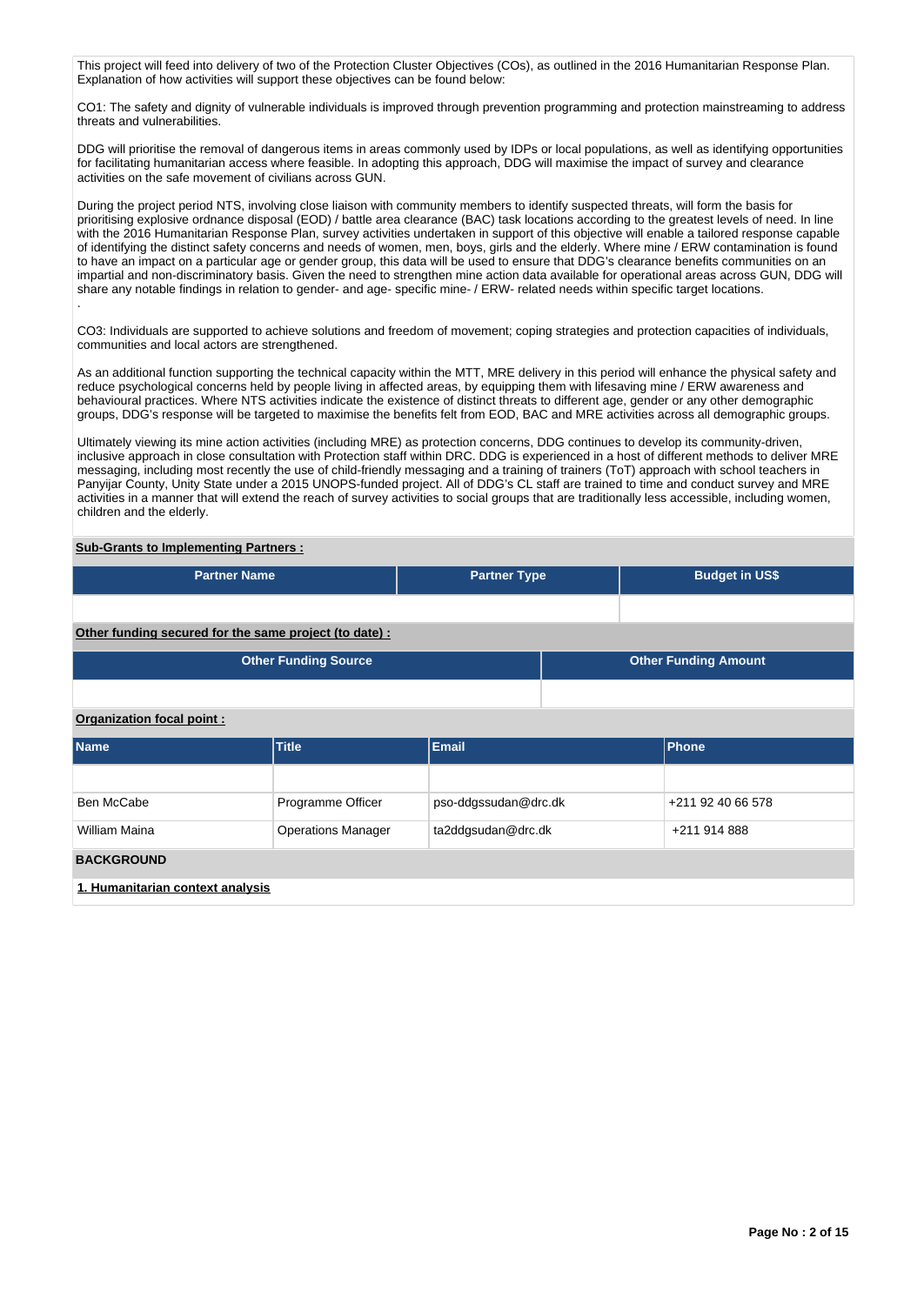Mine action activities are urgently needed across South Sudan to support the country's transition to peace and civilian protection, including in areas of the GUN region that have most recently experienced intense conflict. The proposed project activities will fill an outstanding gap in DDG's operational plans for the first half of 2016, with the most significant operational needs identified within Jonglei State, to form part of the broader emergency in the GUN region. DDG aims to provide a coordinated and comprehensive mine action response across the region, the importance of which has been underlined through mine action's inclusion in South Sudan's recently brokered peace agreement (http://bit.ly/1TCv3fs, Chapter II, 2.4.8, p. 22). Including the roving capacity that will be deployed under this proposed project, DDG plans a response tailored to the situation in the GUN region, which can be characterised as follows:

Across all ten states of South Sudan, Unity, Jonglei and Upper Nile hold the first, second and third largest IDP populations respectively(2016 HNO, p. 2): as part of parent organization Danish Refugee Council (DRC) DDG's core mandate dictates that its operations should be targeted towards the needs of particularly vulnerable IDPs and returnees wherever possible. With displaced populations within GUN accounting for over 80% of the 1.66 million IDPs across South Sudan (2016 HNO, p. 2), DDG plans to provide a coordinated response to the emergency across all three states in the GUN region, alleviating the burden amongst already vulnerable populations that are exposed to mine-/ERW-related risks.

Unity and Jonglei States have the first and second highest proportions of identified hazardous areas (HAs) that have not yet received a technical response (IMSMA data as of 15 December 2015, obtained from the UN Mine Action Service / UNMAS): as detailed further in this proposal, very limited windows exist in Jonglei for ground transport and mine action operations, which may account for a relatively high number of identified hazards that have not yet been cleared. During the project period, DDG will deploy teams within these optimal operational periods, responding to the highest priority threats amongst these locations (as determined by their impact on nearby populations), whilst identifying new contamination to be removed.

Despite the substantial number of dangerous items within its territory, a lower proportion of Jonglei's residents have received MRE than in any other state in the GUN region (IMSMA Monthly Report, November 2015; Statistical Year Book for Southern Sudan, 2010): given the logistical constraints mentioned above, delivering MRE to populations that are not afforded a response to known hazards is absolutely essential. DDG will be deploying an MRE capacity in support of technical survey and clearance activities, to ensure that communities are able to manage and avoid local risks, in areas that cannot be reached during the project period, or where existing mine/ERW threats have not yet been identified.

Over 75% of GUN's of inhabitants rely on the land: during the project period Battle Area Clearance (BAC) will be conducted over larger areas that are contaminated with ERW. In an area where the majority of households rely on agricultural activity for sustenance, ensuring that land is safe will enable improved access to natural resources and farming land; this potential is actively considered as a routine part of DDG's NTS, and operational planning and prioritisation processes.

For the purposes of this project, DDG will deploy a roving response to assist IDP and host communities located across GUN wherever possible. Within this region, the rationale for placing a stronger focus on specific target locations are detailed in the 'Description of beneficiaries' section.

#### **2. Needs assessment**

As recognised in the 2016 Humanitarian Needs Overview (HNO), recent conflict has significantly impeded the ability of humanitarian partners to gather reliable baseline data regarding people in need (2016 HNO, p. 25). DDG is committed to supporting the mine action sector as a whole in this respect, by building on the currently limited dataset regarding the location of mines and ERW, and the manner in which they negatively impact displaced populations and host communities. DDG already holds substantial experience in systematically gathering detailed information in South Sudan regarding mine-/ERW-related issues; in 2013, DDG undertook systematic NTS to feed into the National Mine Action Authority (NMAA) / UNMAS endorsed Landmine Impact and Route Assessment Surveys. Throughout 2012-14, DDG South Sudan identified 535 new suspected hazardous areas in total. Within the context of this project, the following survey activities are planned:

• Non-technical survey (NTS): to be undertaken throughout the whole project period, CL teams will utilise a combination of key informant interviews and household questionnaires to identify where ERW contamination may be located, validating this information through visual confirmation. As these teams are non-technical, they will then pass this information on to DDG's Operations Manager, as well as the NMAA/UNMAS, to enable a response from a qualified EOD technician. Crucially, these CL teams will gather information on the proximity of the threat to nearby residents, as well as the effects these dangerous items have on their freedom of movement and access to resources (eg. water points, schools, health facilities).

NTS will be the principal means of building on data that currently exists regarding gender-specific mine action needs in GUN. Whilst data remains limited, casualty figures recorded in the region to date indicate that adult men remain the most susceptible to mine- / ERW- related accidents, representing 67% of all recorded casualties where gender-specific data was available. It should be noted however, that whilst men may feature higher as casualties in mine-/ERW- affected areas, focusing on women and children during NTS and MRE will be essential; unique roles such as collecting firewood or fetching water mean that surveying women and children allows DDG to access different types of contamination data. Similarly, a focus on women and children during MRE will further assist DDG in understanding and adapting its approach to distinct behavioural patterns and attitudes across gender and age.

• Technical survey (TS): DDG will deploy its technical capacity to suspected hazardous areas that have not yet received a clearance response, to further define these areas towards known/physical evidence of contamination. In some cases, this technical capacity will then remove the item, but DDG will also coordinate with UNMAS to arrange deployment of the UN Mission in South Sudan's mechanical clearance team, which will follow up with full clearance activities where mined areas need to be covered quickly. Similarly, during individual EOD spot tasks, DDG's technical capacity will always search for other ERW in the vicinity of the item, following procedures outlined in South Sudan's national technical standards and guidelines. This process helps to ensure that HAs reported to the NMAA/UNMAS contain as much information as possible on the extent of contamination within any given location.

DDG will be drawing on its data gathering activities across the GUN region during the project period, utilising data collection planned in Unity and Upper Nile to inform deployment of the roving MTTs in these states. NTS and TS / clearance activities undertaken by DDG across all three states in the GUN region will strengthen the pool of data available to prioritise and coordinate mine action activities across areas of South Sudan that have been most heavily affected by recent conflict.

#### **3. Description Of Beneficiaries**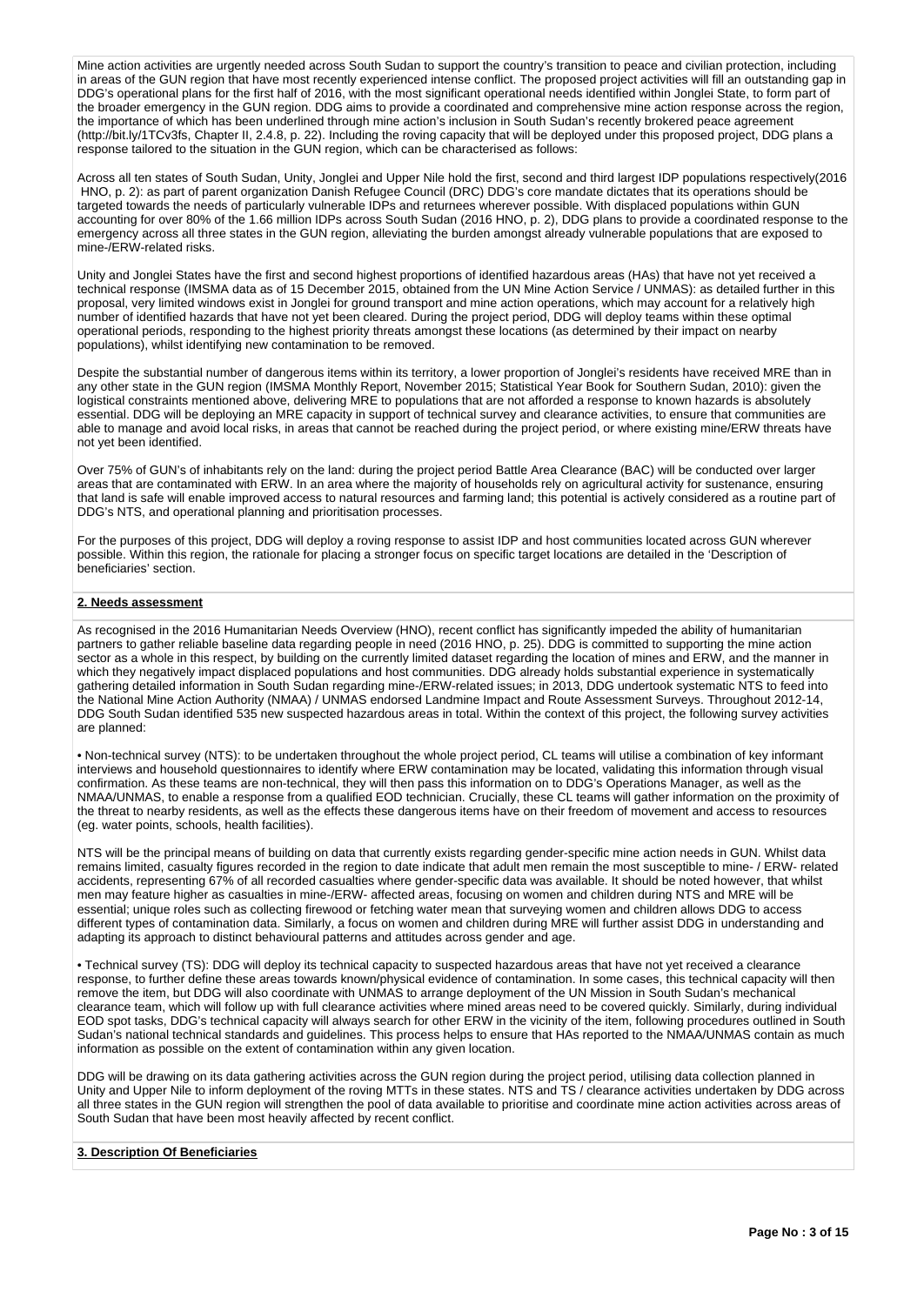The activities outlined in this proposal will primarily target 8,000 IDPs and host community members living across GUN. However, specific areas of interest are detailed below; each holds distinct beneficiary profiles that will support achievement of the 2016 Protection Cluster Objectives in different ways:

Akobo County, Jonglei – the county holds some of the highest levels of need with respect to health, food security and livelihoods and protection (as indicated in the 2016 HNO, p. 9), and remains more accessible than northwestern counties of Jonglei that continue to hold more substantial risks of intense conflict. Whilst the number of known hazards in Akobo represent a relatively small proportion of total recorded mine / ERW contamination in Jonglei State, the impact of those hazards that have been identified will be significant; a total of 173,300 people have been identified as in need of protection services, including mine action. In Jonglei, these figures are only surpassed by Uror and Ayod – counties that present far greater security challenges for mine action operations as they have continued to act as a staging ground for clashes between the Sudan People's Liberation Army (SPLA) and SPLA-in Opposition (SPLA-IO) throughout 2015 (see Protection Trends in South Sudan No. 5, April – June 2015, p. v).

Pibor County, Jonglei – in contrast, recorded hazards across Pibor county represent nearly half of all known hazards across Jonglei State. Whilst numbers of people in need, as well as the proportion of the population reliant on agriculture (50%) are both substantially lower, the number of hazards that have been identified across the county indicate a clear overall threat to physical safety, fear of injury or death, and freedom of movement. Vast swampland areas situated across parts of the county also restrict the ability to respond to these hazards to a single period within the year, during upcoming dry season months falling within the proposed project period. DDG plans to seize this opportunity to identify and remove threats to the civilian population, in what is currently identified as the most heavily mine-/ERWcontaminated county in Jonglei (IMSMA data as of 15 December 2015, obtained from UNMAS). Wherever possible, DDG will aim to target individuals within the community of 4,179 IDPs located across the county (figure registered by IOM to date, with larger numbers expected: http://iomsouthsudan.org/tracking/dtm).

Melut County, Upper Nile – whilst open hazards in Melut represent just 13% of the total requiring a response across Upper Nile State, DDG has received evidence indicating a recent spike in contamination as a result of recent fighting. Colleagues based in DDG's parent organisation DRC have requested technical support from DDG to address contamination within humanitarian living spaces and areas of operation within Melut Town, including physical evidence of contamination. UNMAS has recognised the need for an urgent response, deploying an initial assessment team to the area in January 2015; DDG proposes to respond to the most immediate identified needs across Melut, primarily with the aim of assisting humanitarian service delivery, with a special focus on support to DRC's Protection Team working in the area. Where required, MRE training to humanitarian staff members will be provided, enabling these individuals to operate safely, and pass safety messages on to local populations as a routine element forming part of their protection activities.

Given the protection needs among the target population that have been identified under the 2016 HNO, during NTS DDG will gather basic data regarding broader protection concerns, with a view to passing on relevant findings to protection staff within DRC, or where relevant other agencies planning to conduct protection activities in the area. Further details on this data collection can be found in the 'Protection Mainstreaming' section.

## **4. Grant Request Justification**

DDG is not currently operational in GUN, but plans to deploy survey and clearance capacities across Unity and Upper Nile States as of January 2016. Planned activities include emergency response clearance, survey and MRE teams in Unity under CHF 2015 Reserve Allocation #4, and a survey and MRE capacity in Upper Nile State that will form part of a broader DRC/DDG multi-sector project including Protection, FSL, Shelter and non-food item (NFI) distribution activities. Combined, Jonglei, Unity and Upper Nile States represent the region that has been most heavily affected by conflict since December 2013, whilst experiencing some of the largest challenges in terms of access, and subsequently collection of comprehensive data informing deployment of resources. Adding the proposed activities to DDG's scope of operations will enable a coordinated emergency mine action response capacity to operate concurrently across all three states to assess (in consultation with UNMAS) in the first half of 2016, with additional flexibility included under this project to avoid non-operational periods, allowing teams to work at full capacity in conditions where they can target the largest priorities with respect to mine/ERW survey and clearance.

Under the proposed project, both teams will be fully operational during 4 months of the planned timeframe for activities in southern Unity under CHF 2015 Reserve Allocation #4, in addition to a further two months at the end of 2016 when rainfall is expected to be lower. During the rainy season, team stand down periods (required under national labour law) will be staggered to ensure that DDG has one team deployed during the heaviest rains of the wet season; additional flexibility has been worked into this project by allowing for teams to split off into separate, highly mobile EOD teams that can operate efficiently even when weather and terrain conditions prohibit more static operations such as BAC.

It is likely that the technical response currently planned for Unity and Upper Nile in the first half of 2016 will not be able to address the significant clearance and MRE needs that are expected across the two states. Heavy rains and shifting soil during the wet season also carries risks of mine/ERW contamination moving (ultimately demanding resurvey of the area). Where required, this project will enable DDG to respond to higher priority threats in these two states that are considered too great to leave until after the rainy season. As the staging ground for the majority of SPLA / SPLA-IO fighting since December 2013, the clearance needs in Unity and Upper Nile are expected to be substantial; dedicating part of the MTT's time to clearance of items identified during survey activities will have a high impact and ensure that highest priority threats to civilian movement and protection are removed.

Whilst the focus will remain in GUN during the project period, if prioritised HAs become inaccessible during rainy season months or due to security constraints, the MTTs will be relocated to support CHF-funded activities elsewhere in South Sudan. Relocation will always be undertaken in close consultation with UNMAS (as the agency responsible for mine action tasking in South Sudan), and may include areas such as the Equatorias where security / climatic conditions and high numbers of recorded hazards present strong possibilities for efficient operations.

#### **5. Complementarity**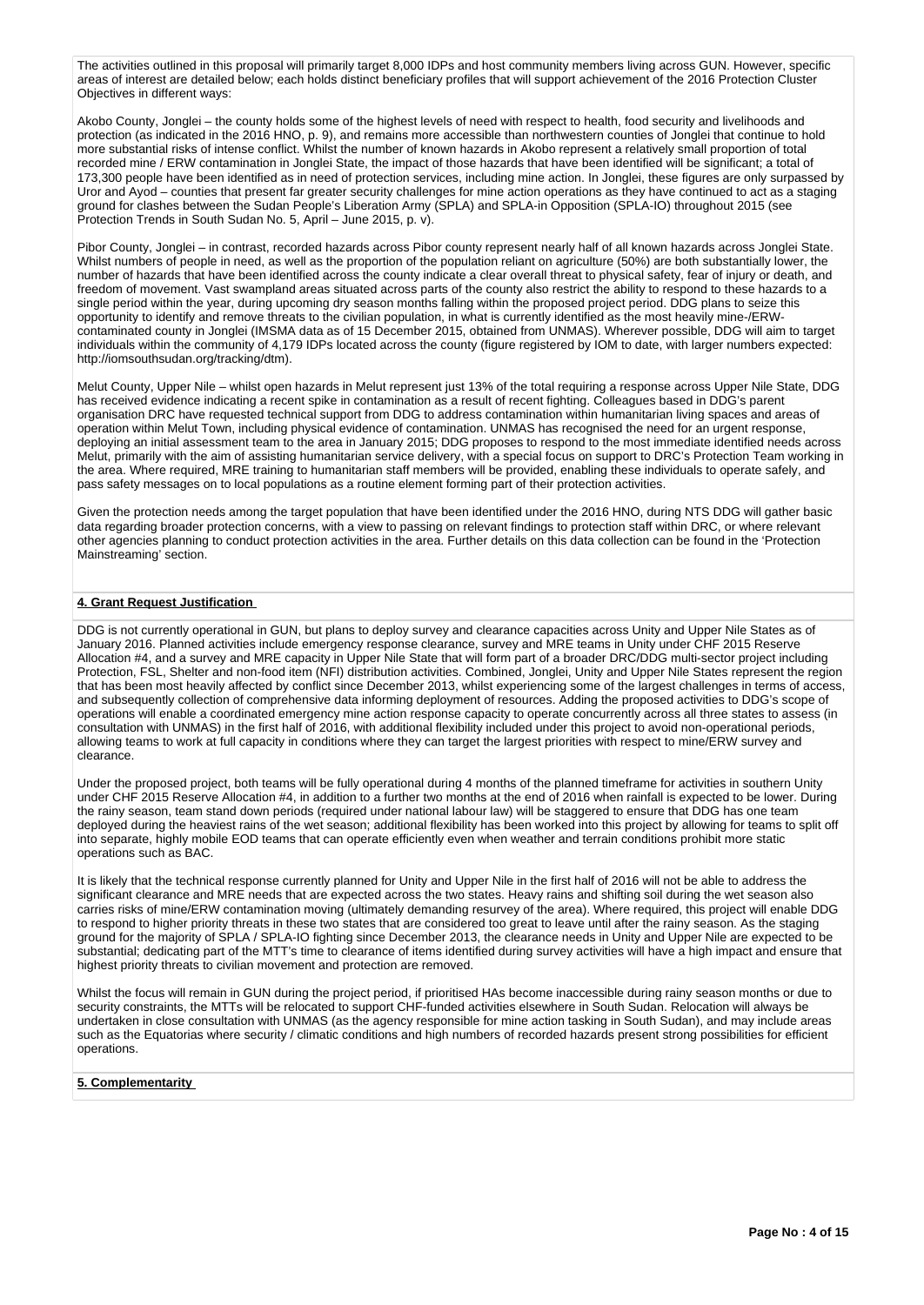DDG is currently deploying two mobile EOD teams and one larger MTT, in areas considered safer for mine action operations (currently working in Yei). The MTT is capable of working to clear large battle areas containing ERW contamination across land that could otherwise act as safe passage or farming land for local populations; conversely the EOD teams are deployed as smaller, mobile teams that identify and clear individual items of mines/ERW to address high priority threats. Similarly, planned activities in Unity and Upper Nile will involve the deployment of smaller (and therefore less costly) teams that can identify and/or respond to individual items; their highly mobile structures are better suited to these insecure contexts, minimising the risk to staff and community members targeted during survey by limiting the duration, visibility and size of DDG's presence in any one location

This project will fill the current gap in DDG's scope of operations across the GUN region. Recognising the variance in levels of security across the three states that comprise GUN, in Jonglei DDG will adopt a dual-purpose team structure that reflects the current security situation in Jonglei; Pibor and Akobo counties experience higher levels of security than DDG's planned areas of operation in Unity and Upper Nile, whilst nonetheless holding some potential for resurgence of SPLA/SPLA-IO clashes in during the project period. To reflect distinctions between security contexts, DDG will deploy three unique types of survey/clearance/MRE capacities across South Sudan, each tailored to the current security and operating contexts to which they will be deployed.

#### **LOGICAL FRAMEWORK**

#### **Overall project objective**

The objectives of this project are directly aligned with Protection Cluster objectives under the 2016 Humanitarian Response Plan (HRP):

1. Exposure of vulnerable women, men, boys and girls within IDP and host communities to risks of injury and death is reduced through the removal of mines and ERW, increasing opportunities for safety, dignity and freedom of movement. Relates to Cluster Objective (CO) 1

2. Women, men, boys and girls within IDP and host communities are supported to better recognise and understand mine-/ERW-related threats, strengthening capacities to avoid risks of injury and death posed by explosive hazards amongst these groups. Relates to Cluster Objective (CO) 3.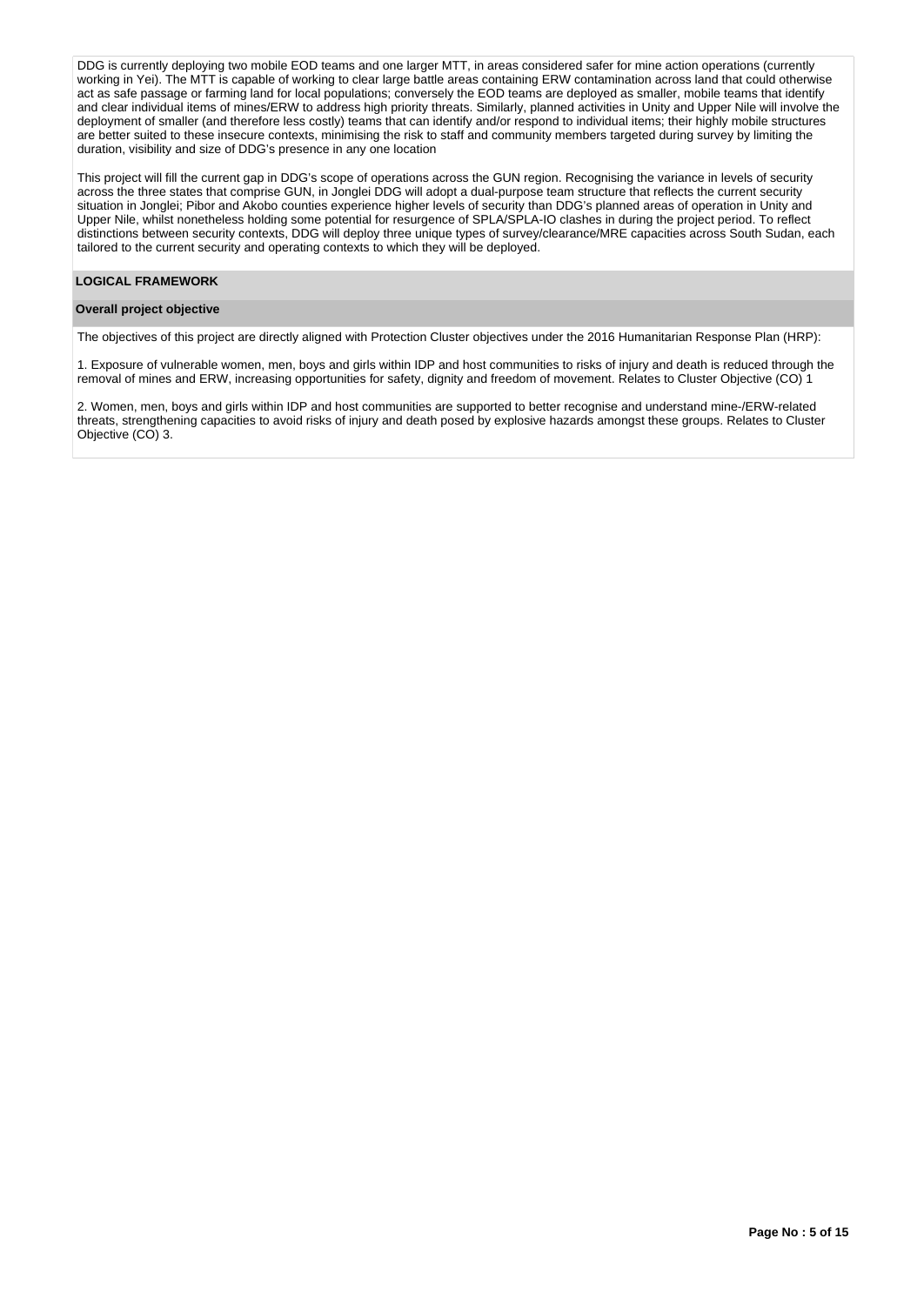| <b>PROTECTION</b>                                                                                                                                                                                                                      |                                                                                                                                                                                                                                                                                                                                                                                                                                                                                                                                                                                                                                                                                                                                                                                                                                              |                                 |
|----------------------------------------------------------------------------------------------------------------------------------------------------------------------------------------------------------------------------------------|----------------------------------------------------------------------------------------------------------------------------------------------------------------------------------------------------------------------------------------------------------------------------------------------------------------------------------------------------------------------------------------------------------------------------------------------------------------------------------------------------------------------------------------------------------------------------------------------------------------------------------------------------------------------------------------------------------------------------------------------------------------------------------------------------------------------------------------------|---------------------------------|
|                                                                                                                                                                                                                                        |                                                                                                                                                                                                                                                                                                                                                                                                                                                                                                                                                                                                                                                                                                                                                                                                                                              |                                 |
| <b>Cluster objectives</b>                                                                                                                                                                                                              | <b>Strategic Response Plan (SRP) objectives</b>                                                                                                                                                                                                                                                                                                                                                                                                                                                                                                                                                                                                                                                                                                                                                                                              | <b>Percentage of activities</b> |
| CO1: The safety and dignity of vulnerable<br>individuals is improved through prevention<br>programming and protection mainstreaming<br>to address threats and vulnerabilities                                                          | HRP 2016 SO1: Save lives and alleviate<br>suffering through safe access to services and<br>resources with dignity                                                                                                                                                                                                                                                                                                                                                                                                                                                                                                                                                                                                                                                                                                                            | 80                              |
| CO3: Individuals are supported to achieve<br>solutions and freedom of movement; coping<br>strategies and protection capacities of<br>individuals, communities and local actors are<br>strengthened                                     | HRP 2016 SO2: Ensure communities are<br>protected, capable and prepared to cope with<br>significant threats                                                                                                                                                                                                                                                                                                                                                                                                                                                                                                                                                                                                                                                                                                                                  | 20                              |
| programming and protection mainstreaming to address threats and vulnerabilities.                                                                                                                                                       | Contribution to Cluster/Sector Objectives: 2016 CO1: The safety and dignity of vulnerable individuals is improved through prevention                                                                                                                                                                                                                                                                                                                                                                                                                                                                                                                                                                                                                                                                                                         |                                 |
| action response in the GUN region.                                                                                                                                                                                                     | BAC and EOD activities will reduce the level of exposure to mines and ERW that IDPs and host communities currently face. DDG will<br>conduct rapid survey assessments of suspected HAs, preventing casualties by removing the highest priority threats within the project<br>period. Details of all other HAs will be recorded and submitted to the NMAA and UNMAS, strengthening their ability to coordinate the mine                                                                                                                                                                                                                                                                                                                                                                                                                       |                                 |
|                                                                                                                                                                                                                                        | DDG will gather data separately from women and children due to the information and priorities that they hold respectively. The presence of<br>hazards affects the lives of women and men in distinct ways; capturing these distinctions will enable DDG to identify as many dangerous<br>items as possible (by capturing those typically encountered by women, men or children respectively)., as well as enabling DDG to address<br>the full range of vulnerabilities to mine- / ERW- related injury or death within any given community.                                                                                                                                                                                                                                                                                                   |                                 |
| necessary.                                                                                                                                                                                                                             | Where applicable, clearance of dangerous items will be prioritised if they are presenting challenges for CHF partners and other<br>humanitarian service delivery and movement; DDG has already begun dialogue with a number of partners (including Mercy Corps, World<br>Relief and UNIDO) under CHF 2015 Reserve Allocation #4 regarding potential support in field locations, and plans to initiate a similar<br>dialogue with successful CHF / other partners working across GUN, with the ability to target teams towards their operations where                                                                                                                                                                                                                                                                                         |                                 |
| individuals, communities and local actors are strengthened.                                                                                                                                                                            | 2016 CO3: Individuals are supported to achieve solutions and freedom of movement; coping strategies and protection capacities of                                                                                                                                                                                                                                                                                                                                                                                                                                                                                                                                                                                                                                                                                                             |                                 |
| threats cannot be removed immediately.                                                                                                                                                                                                 | MRE will be conducted primarily to support the work of the technical activities mentioned above, strengthening the ability of target groups to<br>manage those risks that are not yet identified or provided with a response within the project period. MRE delivery will increase the capacity<br>of target groups to recognise and avoid risks posed by mines and ERW in sites where they currently reside, as well as across future transit<br>routes and home locations. Given the short timeframe of the project, these activities will be particularly essential in areas where ERW                                                                                                                                                                                                                                                    |                                 |
|                                                                                                                                                                                                                                        | When MRE teams conduct house-to-house inquiries, DDG has found that men, women and children within a family will often provide<br>different answers to the same questions about mine / ERW threats. MRE sessions that follow will be undertaken in a manner / setting<br>(mixed or segregated, as appropriate) that enables teams to convey messages appropriately according to different perspectives on mine /<br>ERW threats; in South Sudan, tailored examples used by DDG teams to deliver key MRE messaging often focus around the daily routines<br>and responsibilities held by women, men and children. Whilst there may be some variance across locations / ethnic groups, examples<br>include household chores such as fetching firewood or water for women, and playing in areas that are not frequented by adults for children. |                                 |
| specific concerns and typical movements / behaviour of humanitarian staff.                                                                                                                                                             | As with activities supporting CO1, MRE will be delivered to humanitarian organisations to avoid undue harm to staff who are working in<br>areas that are suspected to be heavily contaminated with mines and ERW. DDG is in the process of developing a training programme for<br>DRC staff in Melut to be delivered during February-March 2016, in addition to plans to make these MRE sessions available for other<br>humanitarian agencies working in the area. In line with DDG's approach to MRE generally, these sessions will be tailored to address the                                                                                                                                                                                                                                                                              |                                 |
| <b>Outcome 1</b>                                                                                                                                                                                                                       |                                                                                                                                                                                                                                                                                                                                                                                                                                                                                                                                                                                                                                                                                                                                                                                                                                              |                                 |
| Output 1.1                                                                                                                                                                                                                             | DDG's survey activities inform effective allocation of EOD and BAC capacities, targeting IDPs and other communities most adversely<br>affected by mines / ERW, and contributing to improved datasets at the national level regarding contamination in target areas.                                                                                                                                                                                                                                                                                                                                                                                                                                                                                                                                                                          |                                 |
|                                                                                                                                                                                                                                        |                                                                                                                                                                                                                                                                                                                                                                                                                                                                                                                                                                                                                                                                                                                                                                                                                                              |                                 |
| <b>Description</b>                                                                                                                                                                                                                     | NTS and TS is used to identify and map out physical security threats posed by HAs, contributing to improved coordination of mine action<br>activities, informed by a more comprehensive dataset regarding the mine/ERW problem at the national level.                                                                                                                                                                                                                                                                                                                                                                                                                                                                                                                                                                                        |                                 |
| <b>Assumptions &amp; Risks</b>                                                                                                                                                                                                         |                                                                                                                                                                                                                                                                                                                                                                                                                                                                                                                                                                                                                                                                                                                                                                                                                                              |                                 |
| • Security allows for team deployments to affected areas.<br>. Travel by road and/or boat remains permissible throughout the project period.<br>• Continued cooperation and dialogue with state/county authorities and village leaders |                                                                                                                                                                                                                                                                                                                                                                                                                                                                                                                                                                                                                                                                                                                                                                                                                                              |                                 |
| <b>Activities</b><br>Activity 1.1.1                                                                                                                                                                                                    |                                                                                                                                                                                                                                                                                                                                                                                                                                                                                                                                                                                                                                                                                                                                                                                                                                              |                                 |
| across different age and gender groups.                                                                                                                                                                                                | Conduct refresher training for DDG staff on NTS and TS procedures, including engagement strategies aimed at securing participation                                                                                                                                                                                                                                                                                                                                                                                                                                                                                                                                                                                                                                                                                                           |                                 |
| Activity 1.1.2                                                                                                                                                                                                                         |                                                                                                                                                                                                                                                                                                                                                                                                                                                                                                                                                                                                                                                                                                                                                                                                                                              |                                 |
|                                                                                                                                                                                                                                        | Desk research identifying areas likely to be heavily affected by mines or ERW, based on recent conflict trends.                                                                                                                                                                                                                                                                                                                                                                                                                                                                                                                                                                                                                                                                                                                              |                                 |
| Activity 1.1.3                                                                                                                                                                                                                         |                                                                                                                                                                                                                                                                                                                                                                                                                                                                                                                                                                                                                                                                                                                                                                                                                                              |                                 |
|                                                                                                                                                                                                                                        |                                                                                                                                                                                                                                                                                                                                                                                                                                                                                                                                                                                                                                                                                                                                                                                                                                              |                                 |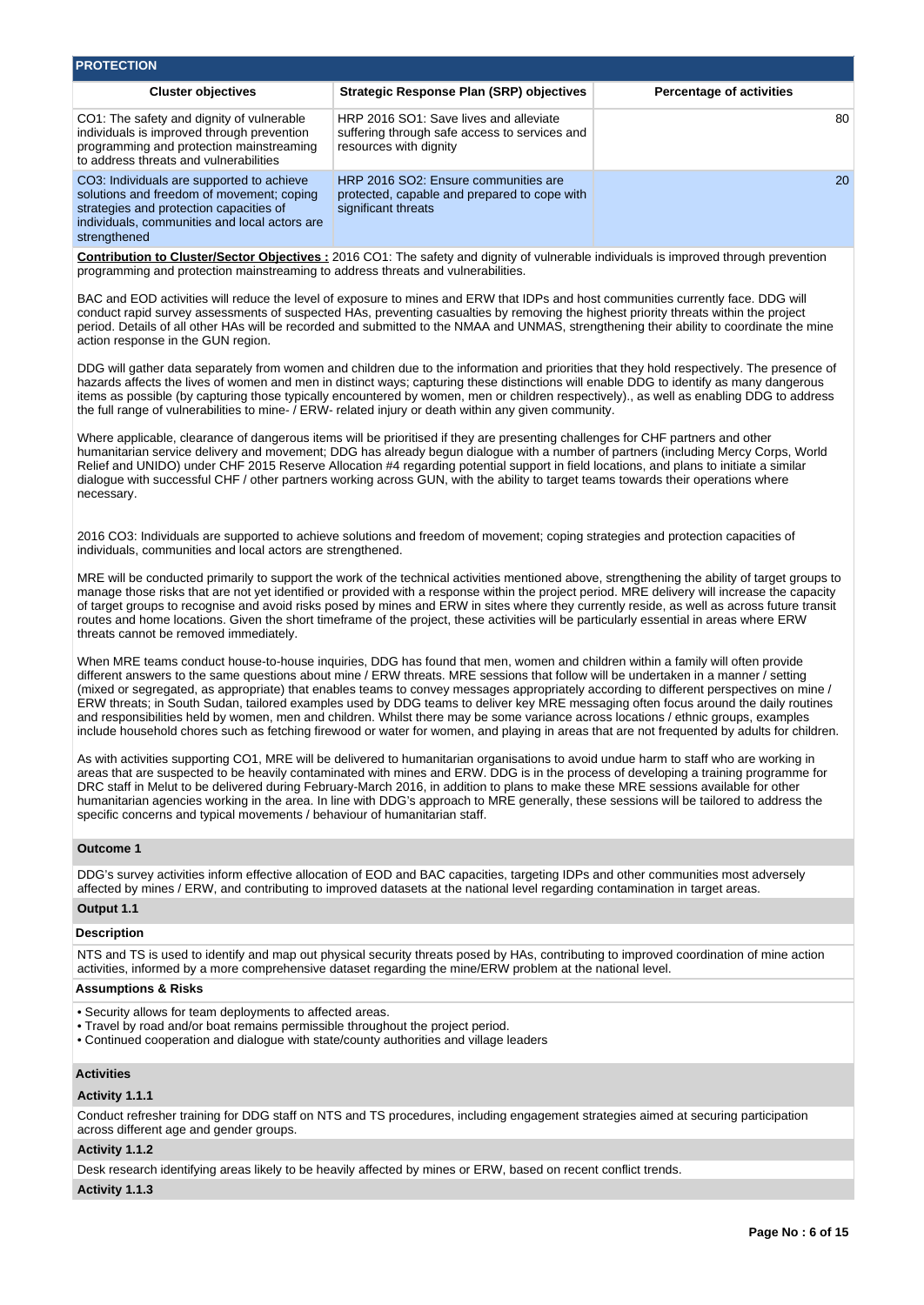Conduct meetings with key informants at the county and village level to further verify the likelihood of contamination in target locations.

## **Activity 1.1.4**

Conduct NTS to obtain information regarding specific HAs at prioritised locations, including the impact of contamination in relation to men women, boys and girls

### **Activity 1.1.5**

Conduct TS to verify the presence of dangerous items at hazard locations.

#### **Activity 1.1.6**

Submit hazard reports to the NMAA and UNMAS regarding activities undertaken, including any information regarding cleared and remaining hazards, and the risks they pose to physical safety, freedom of movement and socio-economic opportunities for women, men, boys and girls within **IDP** and host communities

### **Indicators**

|                 |                    |                                               |  | <b>End cycle beneficiaries</b> |  |  |     |
|-----------------|--------------------|-----------------------------------------------|--|--------------------------------|--|--|-----|
| Code            | Cluster            | <b>Indicator</b>                              |  |                                |  |  |     |
| Indicator 1.1.1 | <b>MINE ACTION</b> | Frontline services # Hazardous Areas surveyed |  |                                |  |  | 200 |

**Means of Verification :** operational reports submitted to the NMAA / UNMAS, DDG internal database

#### **Outcome 2**

DDG's EOD and BAC activities reduce the risks to physical safety and freedom of movement currently posed by high priority, individual items of mine and/or ERW contamination.

## **Output 2.1**

#### **Description**

MTTs are deployed to high priority HA locations, conducting EOD and BAC to remove and destroy items that pose a direct threat to the physical safety and freedom of movement of IDPs and host communities residing in target areas.

## **Assumptions & Risks**

• Security allows for team deployments to affected areas.

- Travel by road and/or boat remains permissible throughout the project period.
- Continued cooperation and dialogue with state/county authorities and village leaders

## **Activities**

## **Activity 2.1.1**

Conduct refresher training for DDG staff on EOD and BAC procedures.

#### **Activity 2.1.2**

Deployment of technical capacity to remove and destroy dangerous items.

## **Indicators**

|                 |                    |                                                                                        | <b>End cycle beneficiaries</b>      |  | End<br>cycle |
|-----------------|--------------------|----------------------------------------------------------------------------------------|-------------------------------------|--|--------------|
| Code            | <b>Cluster</b>     | <b>Indicator</b>                                                                       | Men   Women   Boys   Girls   Target |  |              |
| Indicator 2.1.1 | <b>MINE ACTION</b> | Frontline services # Explosive Remnants of War<br>and small arms ammunitions destroyed |                                     |  | 5.000        |

**Means of Verification :** Operational reports submitted to the NMAA / UNMAS, DDG internal database

#### **Outcome 3**

DDG's MRE delivery increases the capacity of target groups to recognize and avoid risks posed by mines and ERW.

## **Output 3.1**

#### **Description**

MRE sessions are delivered within IDP and host communities to promote greater awareness and safer practices in relation to mine- and ERW-related risks within target locations

## **Assumptions & Risks**

• IDP and host community members are willing to participate in MRE sessions.

• Identified target groups live in areas that are accessible / safe enough for DDG to deploy teams.

## **Activities**

#### **Activity 3.1.1**

Conduct refresher training for DDG staff on MRE delivery, including key messaging, participatory learning methods and engagement strategies aimed at securing participation across different age and gender groups.

#### **Activity 3.1.2**

Collect NTS and KAP survey data, identifying target groups likely to be affected by mine/ERW contamination that should be targeted for tailored MRE delivery, including distinct perspectives held amongst, women, men boys, girls, and the elderly.

## **Activity 3.1.3**

Deliver MRE sessions to at-risk groups within IDP and host communities, applying tailored approaches to engage women, men boys, girls and the elderly as required.

#### **Indicators**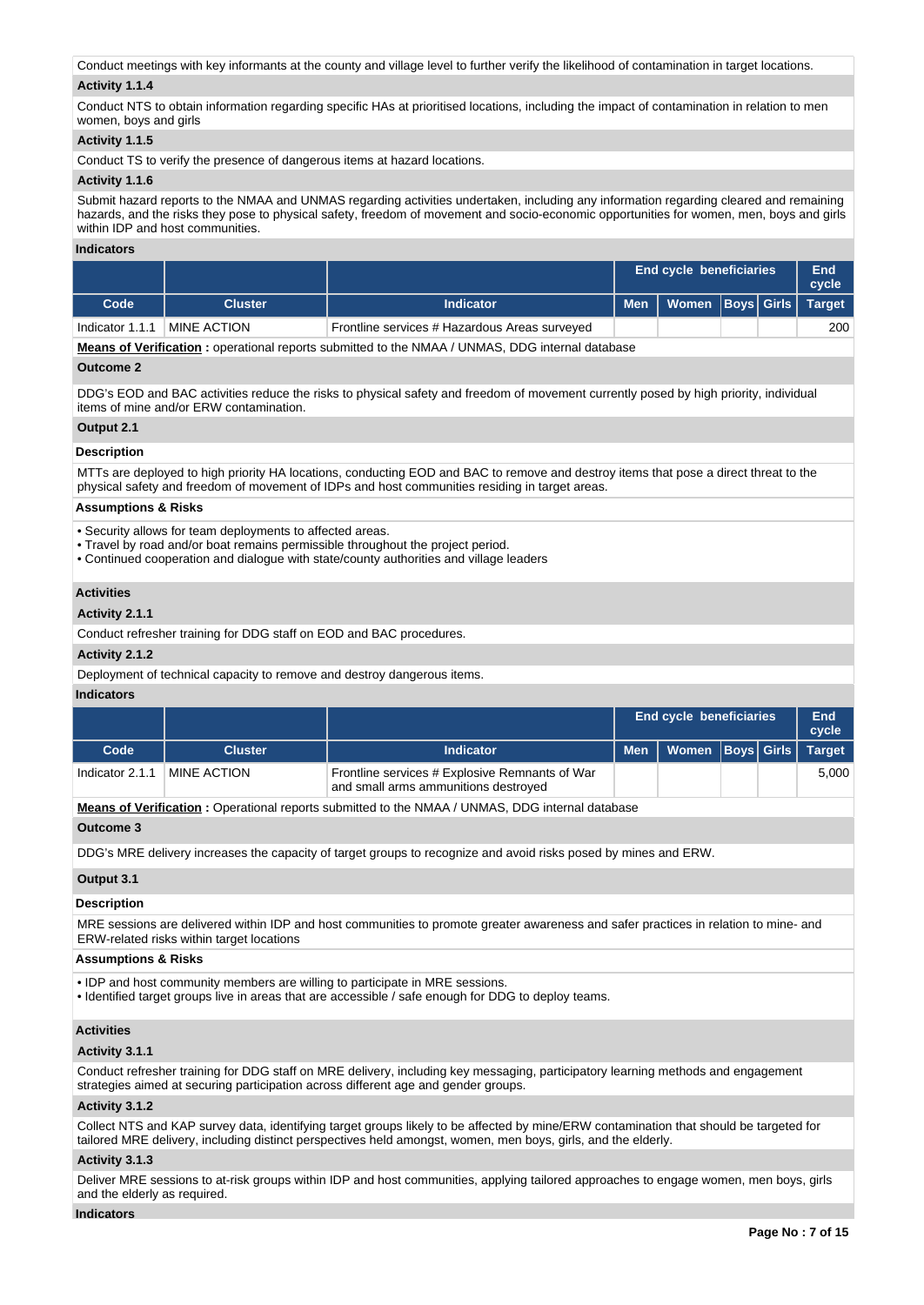|                                                                                                         |                |                                                           |                                   | <b>End cycle beneficiaries</b> |  |  | <b>End</b><br>cycle |  |
|---------------------------------------------------------------------------------------------------------|----------------|-----------------------------------------------------------|-----------------------------------|--------------------------------|--|--|---------------------|--|
| Code                                                                                                    | <b>Cluster</b> | <b>Indicator</b>                                          | <b>Men</b>                        | Women   Boys   Girls           |  |  | <b>Target</b>       |  |
| Indicator 3.1.1                                                                                         | MINE ACTION    | Frontline services # people who receive Risk<br>Education | 1.200<br>  600.  <br>2.40<br>2.80 |                                |  |  | 8,000               |  |
| <b>Means of Verification:</b> operational reports submitted to the NMAA / UNMAS, DDG internal database. |                |                                                           |                                   |                                |  |  |                     |  |

#### **Additional Targets :**

## **M & R**

## **Monitoring & Reporting plan**

DRC/DDG endeavours to achieve rigorous monitoring, evaluation and learning standards in its humanitarian response. DRC/DDG's monitoring, evaluation and learning (MEL) approach is built on a number of key principles including 1) the use of flexible, mixed methodologies, 2) the integration of MEL into 'everyday' work, 3) linking evidence and learning with decision-making, 4) independence and neutrality of MEL staff, 5) involvement of key stakeholders and diverse voices, and 6) transparency with processes, progress and results.

The monitoring and reporting (M&R) plan for this project will be in line with the 2016 MEL Strategy for DRC/DDG in South Sudan, which includes: 1) Ensuring adequate staff capacity to carry out MEL activities: DRC/DDG's senior programme team includes an experienced MEL and Accountability Coordinator who will oversee all MEL activities for the programme. 2) regular and systematic indicator performance tracking: monthly indicator performance tracking of this project will ensure that activities are being carried out according to plan and that no beneficiary is left behind as a result of falling short of the DDG's output commitments. All contractual reporting responsibilities will be completed by the field teams with support from the Finance Manager, Programme Support Officer and submitted to CHF in a timely manner. DDG strives for transparency in its MEL processes and makes all findings available to key stakeholders, including CHF.

In line with CHF requirements, DDG will submit interim progress and final narrative / financial reports to indicate progress against agreed targets, and results achieved through CHF support. Notable findings feeding into task prioritisation and indicating the outcomes resulting from DDG's activities will be communicated to CHF through these reports, in addition to providing the basis for shaping DDG's approach and future priorities within target locations beyond this project's timeframe, and feeding into nationally/UNMAS-managed datasets regarding the scale and location of mine / ERW contamination in areas visited by the teams (see 'Needs assessment' section).

#### **Workplan**

| <b>Activitydescription</b>                                                                                                                                                                                                                                                                                                                    | Year | 1 | $\overline{2}$ | 3        |              | 5            | 6            |              | 8                       | 9            | 10           | <u> 11</u>              | 12 |
|-----------------------------------------------------------------------------------------------------------------------------------------------------------------------------------------------------------------------------------------------------------------------------------------------------------------------------------------------|------|---|----------------|----------|--------------|--------------|--------------|--------------|-------------------------|--------------|--------------|-------------------------|----|
| Activity 1.1.1: Conduct refresher training for DDG staff on NTS and TS procedures,<br>including engagement strategies aimed at securing participation across different<br>age and gender groups.                                                                                                                                              | 2016 |   | X              |          |              |              |              |              |                         |              |              |                         |    |
| Activity 1.1.2: Desk research identifying areas likely to be heavily affected by mines<br>or ERW, based on recent conflict trends.                                                                                                                                                                                                            | 2016 |   | X              | X        | <b>X</b>     | IX.          | $\mathsf{x}$ | $\mathsf{x}$ | <sup>X</sup>            | $\mathsf{X}$ | $\mathsf{x}$ | X                       |    |
| Activity 1.1.3: Conduct meetings with key informants at the county and village level<br>to further verify the likelihood of contamination in target locations.                                                                                                                                                                                | 2016 |   | $\times$       | X.       | IX.          | <b>X</b>     | X            | IX.          | X.                      | X.           | $\times$     | X                       |    |
| Activity 1.1.4: Conduct NTS to obtain information regarding specific HAs at<br>prioritised locations, including the impact of contamination in relation to men<br>women, boys and girls                                                                                                                                                       | 2016 |   | X              | <b>X</b> | ΙX.          | ΙX.          | $\times$     | IX.          | lx.                     | $\mathsf{X}$ | <b>X</b>     | X                       |    |
| Activity 1.1.5: Conduct TS to verify the presence of dangerous items at hazard<br>locations.                                                                                                                                                                                                                                                  | 2016 |   |                | X        | X            | X            | $\times$     | X            | $\overline{\mathsf{x}}$ | <b>X</b>     | X            | X                       |    |
| Activity 1.1.6: Submit hazard reports to the NMAA and UNMAS regarding activities<br>undertaken, including any information regarding cleared and remaining hazards,<br>and the risks they pose to physical safety, freedom of movement and socio-<br>economic opportunities for women, men, boys and girls within IDP and host<br>communities. | 2016 |   |                | $\times$ | $\mathsf{X}$ | $\mathsf{X}$ | <b>X</b>     | ΙX.          | $\mathsf{X}$            | $\mathsf{X}$ | <b>X</b>     | $\overline{\mathsf{x}}$ |    |
| Activity 2.1.1: Conduct refresher training for DDG staff on EOD and BAC<br>procedures.                                                                                                                                                                                                                                                        | 2016 |   | X              |          |              |              |              |              |                         |              |              |                         |    |
| Activity 2.1.2: Deployment of technical capacity to remove and destroy dangerous<br>items.                                                                                                                                                                                                                                                    | 2016 |   |                | X        | ΙX.          | ΙX.          | IX.          | <sup>X</sup> | <sup>X</sup>            | <b>X</b>     | $\mathsf{x}$ | X                       |    |
| Activity 3.1.1: Conduct refresher training for DDG staff on MRE delivery, including<br>key messaging, participatory learning methods and engagement strategies aimed<br>at securing participation across different age and gender groups.                                                                                                     | 2016 |   | X              |          |              |              |              |              |                         |              |              |                         |    |
| Activity 3.1.2: Collect NTS and KAP survey data, identifying target groups likely to<br>be affected by mine/ERW contamination that should be targeted for tailored MRE<br>delivery, including distinct perspectives held amongst, women, men boys, girls,<br>and the elderly.                                                                 | 2016 |   | X              | X        | $\mathsf{X}$ | $\mathsf{x}$ | $\mathsf{x}$ | X            | X                       | $\mathsf{x}$ | $\mathsf{x}$ | $\times$                |    |
| Activity 3.1.3: Deliver MRE sessions to at-risk groups within IDP and host<br>communities, applying tailored approaches to engage women, men boys, girls and<br>the elderly as required.                                                                                                                                                      | 2016 |   |                | X        | <sup>X</sup> | X            | $\mathsf{x}$ | X            | X                       | $\mathsf{x}$ | X            | $\overline{\mathsf{x}}$ |    |
| <b>OTHER INFO</b>                                                                                                                                                                                                                                                                                                                             |      |   |                |          |              |              |              |              |                         |              |              |                         |    |
| <b>Accountability to Affected Populations</b>                                                                                                                                                                                                                                                                                                 |      |   |                |          |              |              |              |              |                         |              |              |                         |    |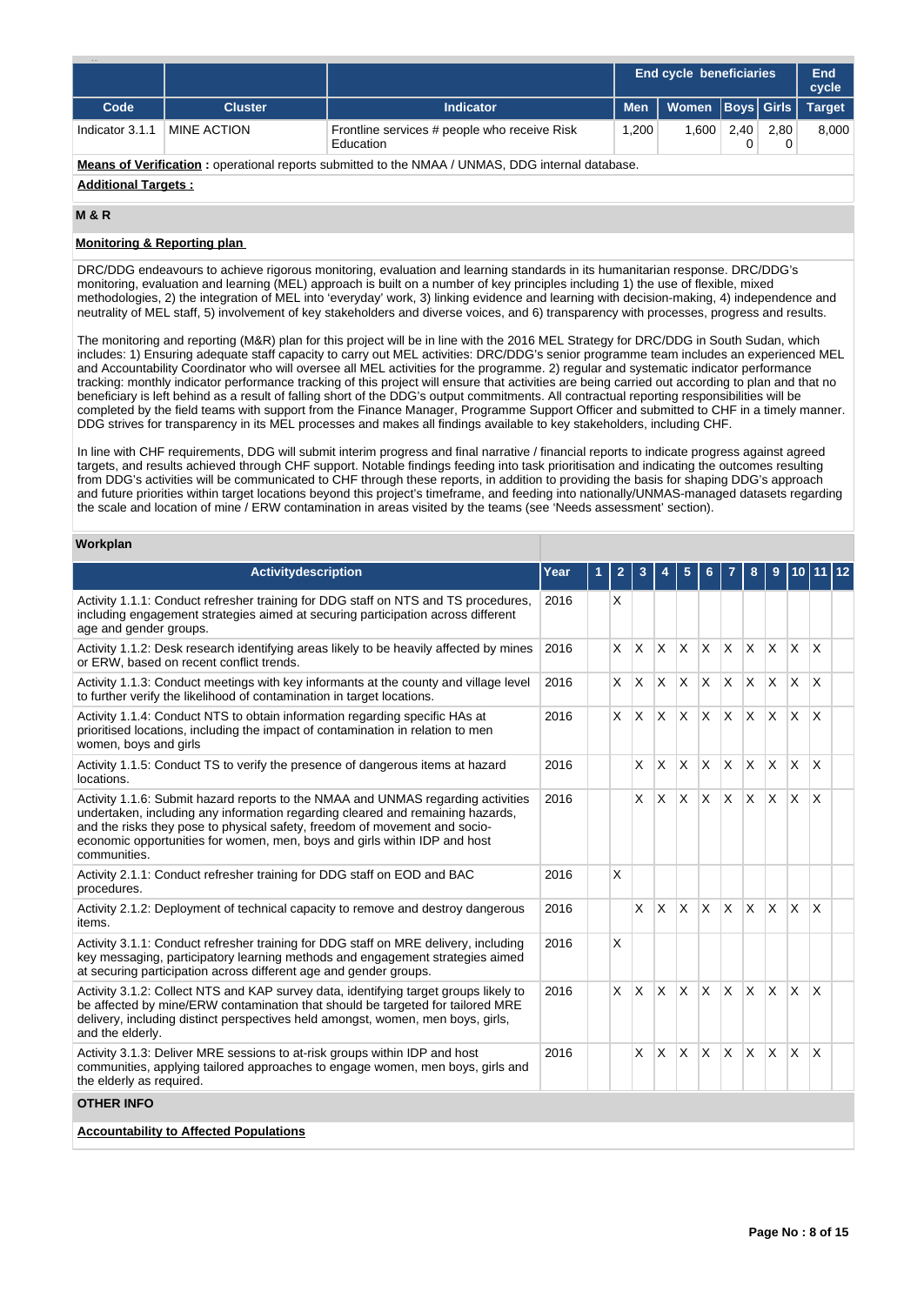As a founding member of the Core Humanitarian Standard (CHS) Alliance, Danish Refugee Council / Danish Demining Group strives to ensure its interventions remain accountable to affected populations. The project will aim to address the five Commitments to AAP in the following ways:

Leadership/governance – non-technical survey / community liaison activities have been incorporated as a core support function for this project, to ensure that channels for beneficiary dialogue and feedback are used as the basis for prioritising technical activities and target populations, in addition to being the principal mechanism for collecting data to monitor and evaluate project activities.

Transparency – throughout the project, community engagement will always begin by disseminating information on DDG's objectives and services offered via county/payam officials and traditional leaders at the village level. This dialogue continues throughout the period in which teams operate in any given area. Where demolition of items may be required, communities will be consulted and duly informed of these plans to ensure this process is conducted in a manner that is sensitive to views of nearby residents.

Feedback and complaints – follow-up data collected routinely as part of the monitoring and evaluation (M&E) cycle will allow space to determine beneficiary satisfaction with project activities and the manner in which they were conducted, including distinct perspectives held by women, men, boys and girls.

Participation – all CL staff operating in the project period will have been trained in NTS, including strategies for ensuring that less represented groups (eg. women / children / people with disabilities) can also participate in DDG's activities. This is partly driven by the recognition that full participation will enable DDG to gather more comprehensive and accurate information regarding the impact of ERW contamination and its clearance. See the 'Protection mainstreaming' section (point 2) for further details.

Design, monitoring and evaluation – the ability to involve local communities in the design process is limited, as DDG teams are not yet operational in the target areas. Nonetheless, affected populations will be engaged continuously throughout the project period itself, with their feedback contributing to the design of future interventions in the region following on from this project.

#### **Implementation Plan**

DDG will implement this project directly and without the support or assistance of other implementing partners. During the project period, DDG's data collection activities will aim to feed into the development of a joint strategy for delivering emergency response assistance across the GUN region in collaboration with DRC Protection teams, with Juba-based staff currently working to mobilise funding for these activities, and continuing to do so throughout 2016.

The technical capacity in each MTT will consist of a Team Leader, a Deputy Team Leader, four operators and a medic, as well as drivers supporting team movements (and, in the unlikely event one is required, CASEVACs) . Each MTT will be able to act as a BAC capacity, performing static clearance activities across larger, clearly defined battle areas (identified through NTS or directly tasked from UNMAS) that can be implemented in relatively secure locations. For less secure locations, the teams will adopt a more flexible, mobile approach that can limit staff exposure to security risks. At these locations, one MTT will split its technical capacity into two separate EOD sub-teams (with the Deputy Team leader managing day-to-day operations of one of the sub-teams). During these periods, sub-teams will work within the same villages to ensure that they can be both supported by their respective MTT medic. At the beginning of the project period, both MTTs will be accredited to demine breach lanes as a TS function, for follow up from mechanical clearance teams that will be available from UNMISS/UNMAS during the project's timeframe.

Each MTT will also contain a small CL capacity consisting of a CL Supervisor and three CL Officers. These staff members will be trained in both NTS data collection and MRE delivery, working in support of the follow-up technical capacity, gathering information from communities to target technical survey and clearance activities towards areas that hold the highest likelihood of high priority and ERW contamination. Inclusion of these CL activities represents the best value for money possible, enabling DDG to mitigate risks wherever a technical response is not provided, as well as ensuring that specialised technical staff are only deployed to areas where there is significant need for clearance.

Team deployment planning will remain flexible and dependent on rolling security and logistical assessments (including weather forecasts), with the aim of remaining operational and clearing as many high priority hazards within the given timeframe as possible. With the height of the rainy season due to last from June up to September, DDG will stagger team stand down periods from mid-June, up to the end of September. Both teams will then continue to work simultaneously in October, until the end of November. All related costs outlined in the project budget will only be charged to CHF during periods of activity, (ie. depending on updated weather predictions, one MTT will be stood down during 16 June – 13 August, and the other team during 8 August – 8 October).

Activity, spending, procurement and HR plans will be developed collaboratively by field- and Juba-based staff upon commencement of the project and with support and regular monitoring from Juba-based staff. Monthly review meetings will be held between the representatives from the implementing team and Juba support functions to ensure the project activities and spending is on-track and that necessary adjustments are proactively identified and addressed. In addition, all contractual reporting responsibilities will be completed with support from the Finance Manager and Programme Support Officer.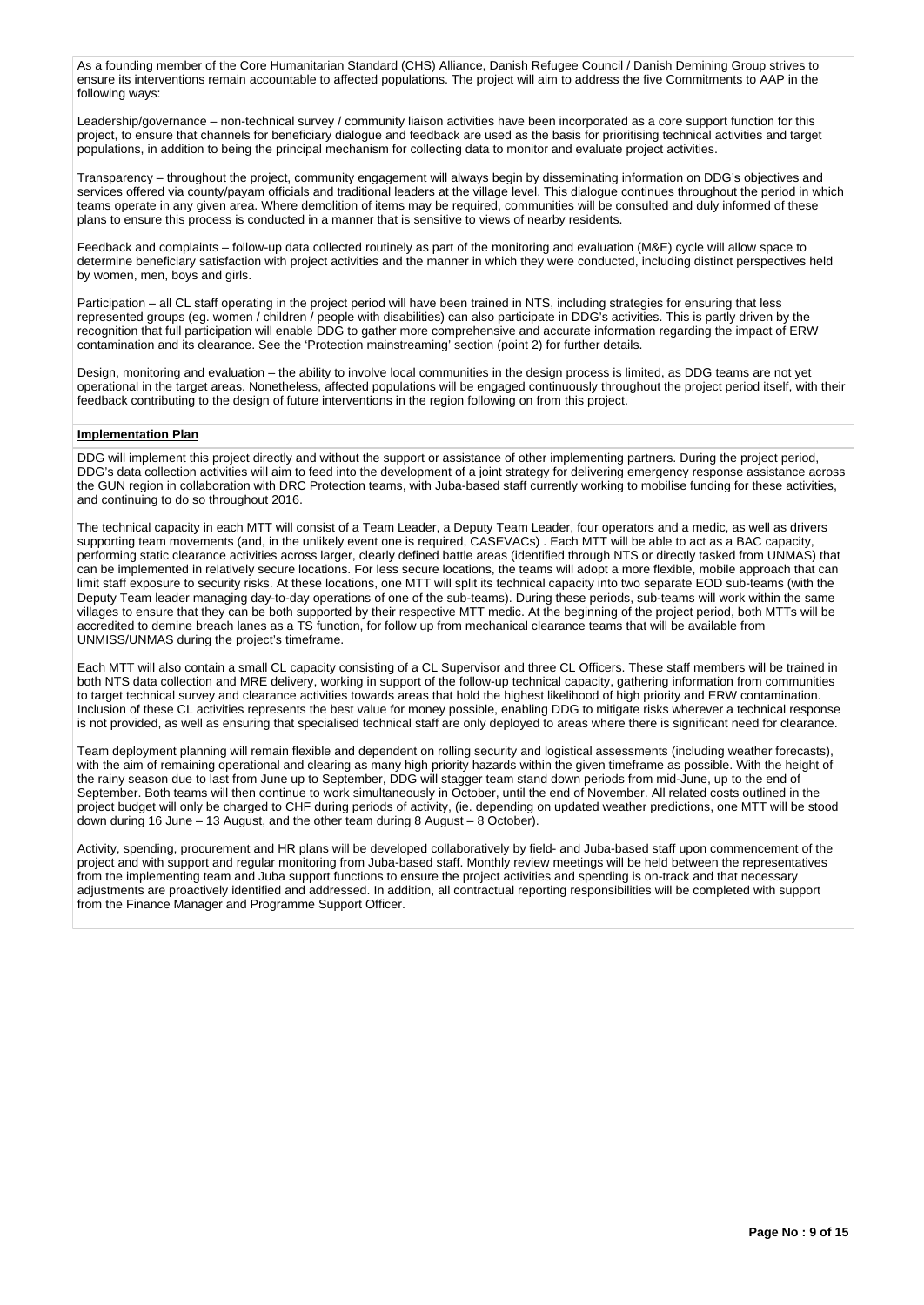#### **Coordination with other Organizations in project area**

| Name of the organization                                                                 | Areas/activities of collaboration and rationale                                                                                                                                                                                                                                                                                                                                                                                                                                                                                                                                                                                                                                                                                                                                                                                                                                                                                                                                                                                                                                                                                                                                                                                                                                                                                                                                                                                                                                                                                                                                                                                                                                                                                                                                                                                                                                                                                                                                                                                                                                                                                           |
|------------------------------------------------------------------------------------------|-------------------------------------------------------------------------------------------------------------------------------------------------------------------------------------------------------------------------------------------------------------------------------------------------------------------------------------------------------------------------------------------------------------------------------------------------------------------------------------------------------------------------------------------------------------------------------------------------------------------------------------------------------------------------------------------------------------------------------------------------------------------------------------------------------------------------------------------------------------------------------------------------------------------------------------------------------------------------------------------------------------------------------------------------------------------------------------------------------------------------------------------------------------------------------------------------------------------------------------------------------------------------------------------------------------------------------------------------------------------------------------------------------------------------------------------------------------------------------------------------------------------------------------------------------------------------------------------------------------------------------------------------------------------------------------------------------------------------------------------------------------------------------------------------------------------------------------------------------------------------------------------------------------------------------------------------------------------------------------------------------------------------------------------------------------------------------------------------------------------------------------------|
| CHF-funded and other humanitarian partners operating concurrently<br>in target locations | DDG has committed to supporting overall CHF project delivery<br>wherever feasible, as a means of maximising the benefit to CHF<br>through its funding allocation. Upon the communication of final<br>decisions for this round of funding, DDG will coordinate with other<br>successful partners, to encourage information sharing and requests<br>for clearance or MRE support. As DDG aims to gather some limited<br>data regarding protection concerns (including gender-specific threats<br>to civilian populations) and data collectors will allow for survey<br>respondents to elaborate on non-mine or ERW related threats should<br>they wish to do so; any information concerning people with specific<br>needs, including men, women, children and the elderly at risk of<br>violence or other threats to health, safety and dignity (eg. crime, lack<br>of economic opportunities, HIV/AIDS), will be passed on to<br>humanitarian actors within or nearby the area in question. DDG will<br>maintain a dialogue with humanitarian partners to inform how teams<br>are prioritised during the project period, wherever relevant drawing<br>on existing relationships between DRC and those partners as a<br>channel for information sharing regarding possible threats. DDG has<br>successfully supported DRC operations in Melut previously in 2015,<br>removing and destroying dangerous items found at DRC's compound<br>within the town. Following identification of further contamination in<br>the area surrounding the humanitarian hub in December 2015, initial<br>indications suggest that ERW are posing substantial risks to DRC<br>staff and beneficiaries. Unless other, higher priority needs for support<br>to humanitarian actors are identified, DDG will include MRE delivery<br>during planned support under this project, to ensure teams are able<br>to avoid further hazards as they are identified, as well as creating the<br>possibility for safety messaging to be passed on by DRC staff to their<br>target communities as part of routine activities undertaken by the<br><b>Protection Teams.</b> |
| CHF-funded partners operating concurrently in southern Unity State                       | As explained in the related proposal, DDG will aim to coordinate with<br>successful applicants under the 2015 CHF Reserve Allocation #4,<br>with the aim of removing barriers to humanitarian access and threats<br>to physical safety being experienced by implementing partners. As<br>MTT staff may be deployed to Unity where target areas become<br>inaccessible, this coordination also has the potential to direct support<br>provided under this project. In doing so, DDG plans to support the<br>overall emergency response effort supported by CHF during the<br>project period. To this end, further discussions are scheduled to take<br>place in January 2016 with Mercy Corps, UNIDO and World Relief.                                                                                                                                                                                                                                                                                                                                                                                                                                                                                                                                                                                                                                                                                                                                                                                                                                                                                                                                                                                                                                                                                                                                                                                                                                                                                                                                                                                                                     |
| <b>Environment Marker Of The Project</b>                                                 |                                                                                                                                                                                                                                                                                                                                                                                                                                                                                                                                                                                                                                                                                                                                                                                                                                                                                                                                                                                                                                                                                                                                                                                                                                                                                                                                                                                                                                                                                                                                                                                                                                                                                                                                                                                                                                                                                                                                                                                                                                                                                                                                           |

#### **Gender Marker Of The Project**

1-The project is designed to contribute in some limited way to gender equality

#### **Justify Chosen Gender Marker Code**

As limited data on gender-specific needs and considerations regarding mine and ERW contamination currently exist for South Sudan, DDG's NTS and baseline assessment data collection during the project period will assist teams and country programme management in building a stronger understanding of gender issues concerning mine action emergency response needs in the target counties. DDG will make this data available to the NMAA / UNMAS as necessary. Relevant data gathering activities proposed during the project period are summarised below:

• NTS – strategies are employed to ensure wide participation, and an accurate and comprehensive dataset, whilst ensuring MTT operators can be targeted towards the needs of all groups. CL staff members are trained in engagement strategies for conducting key informant interviews and household questionnaires comprising NTS (see logframe activities); methods taught to CL staff include timing and locating sessions in a manner that will maximise the range of participation in DDG's survey activities (as outlined in the 'Protection mainstreaming' section (point 2). As mentioned in the 'Accountability to affected populations' section, DDG targets both men and women for survey in the recognition that doing so allows for a more comprehensive and effective dataset with respect to prioritising follow-up support to address identified needs

• Knowledge, attitude and practices (KAP) data gathering – as noted under activity 3.1.3 in the logframe, MRE teams will gather data regarding levels of awareness and behaviours / attitudes towards mines and ERW that may leave groups, such as women or children, exposed to explosive risks in specific locations or during particular types of activity that are typically distinct to the gender or age of the survey respondent. Collecting this information will enable DDG to determine what practical examples may be useful for effectively delivering MRE messages. Combined with post-session data gathering, teams will collect information to determine whether MRE has benefitted women, men or children; if distinctions between gender or age are found, DDG's MRE Technical Field Manager will work with the teams to amend operational planning during the project period, to ensure teams are deployed to target the most at-risk groups, and to tailor messaging as necessary

• Gender-balanced teams – to enable achievement of the above, DDG will ensure that each four-person CL unit within an MTT is comprised of at least one woman and one man, ensuring survey respondents across gender are comfortable sharing information, as well as conducting interviews in culturally-appropriate settings where women, men and children respectively are most likely to feel at ease.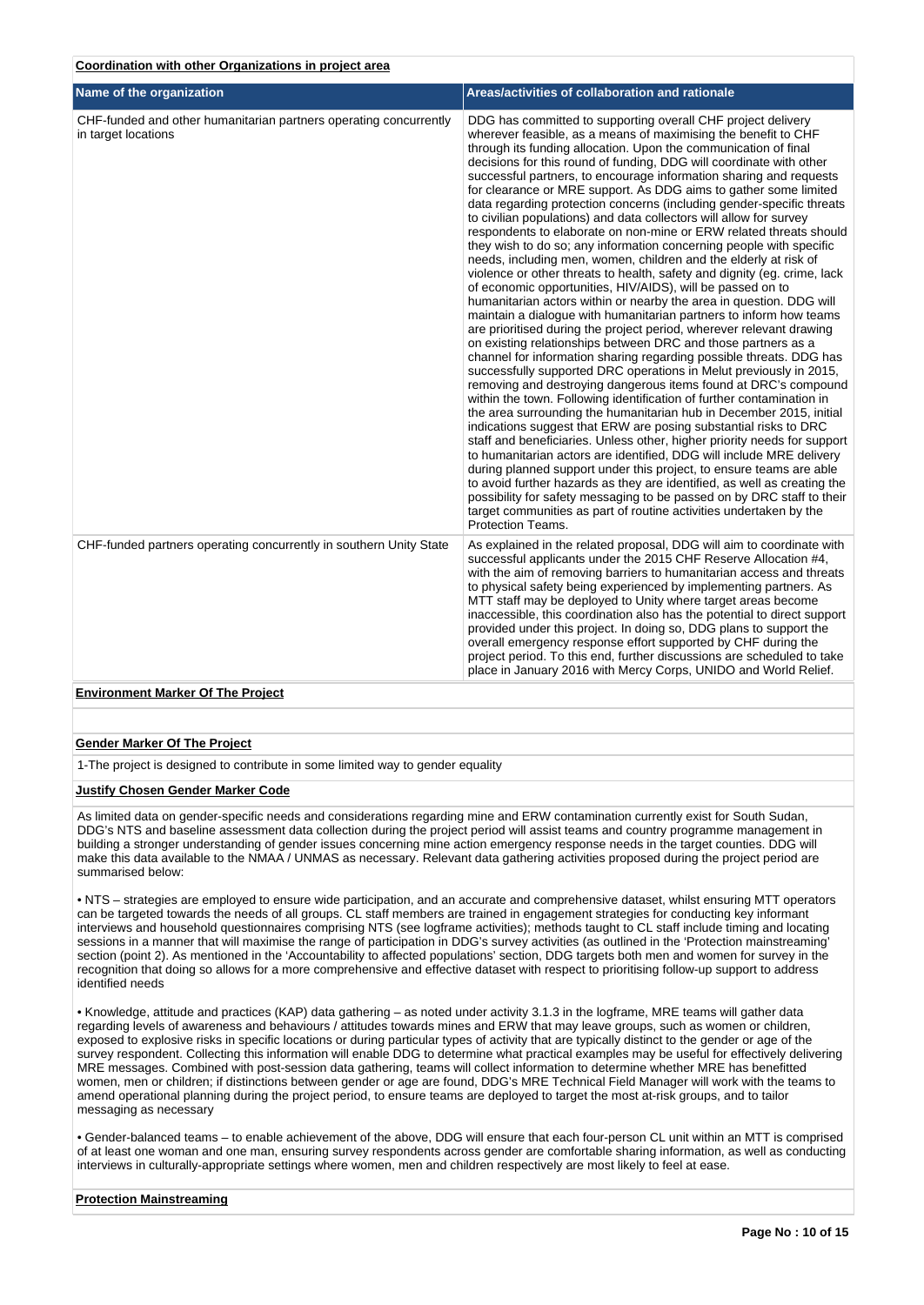Protection mainstreaming is an integral component of all DRC/DDG activities across the board; drawing on its parent organisation DRC's extensive protection experience in South Sudan, DDG is continually developing its programming to ensure alignment with the Sphere Protection Principles. Examples are provided below:

1. Avoid exposing people to further harm as a result of your actions:

Recognising the inherently sensitive nature of mine action data collection, DDG will keep the following options available: 1) open survey in public spaces – generally preferred as the random nature of this approach limits opportunities for activities to be predicted and monitored closely by outside actors,; 2) Non-public meetings – usually preferable where the risk to DDG staff is too high conducting data collection in open spaces; 3) omission of profiling information in survey forms, to reduce the potential for targeted violence / persecution resulting from survey participation; 4) Destruction of survey information – in some cases where information is extremely sensitive, information gathered will be sent to DRC/DDG's HQ Office in Juba for central management, with all hard copy records in field locations destroyed.

2. Ensure people's access to impartial assistance – in proportion to need and without discrimination:

CL staff deployed under CHF funding will be trained in strategies that ensure broad participation on an impartial basis. DDG's mine action programming ensures that all affected populations can comfortably participate in survey and MRE activities. To this end, the following strategies are employed: 1) Gender-balanced CL teams; 2) Timing and planning of NTS and MRE sessions to account for the distinct schedules and movements of different demographic groups, including women, children, and IDPs; 3) Gender- and age- sensitive prioritisation of EOD and BAC tasks – where NTS data determines that specific hazards are having a particular impact on men, women, children, the elderly, IDPs, etc. exclusively, these considerations will be factored into DDG's internal prioritisation processes.

3. Protect people from physical and psychological harm arising from violence and coercion:

By dealing with threats to civilian safety and movement (through survey and clearance), or in other cases, helping people to avoid those threats (through MRE), mine action activities form part of the protection framework (see Sphere Guidance Note 3, http://bit.ly/1Tvt1xy). Guided by protection principles, DDG considers the potential for facilitating safe returns as part of the routine planning process feeding into its mine action operations in South Sudan.

4. Assist people to claim their rights, access available remedies and recover from the effects of abuse:

Training of CL and technical staff according to minimum Standard Operating Procedures, and regular quality assurance of participatory learning and engagement methods by roving Technical Field Managers, ensures that DDG offers target beneficiaries equal rights to access mine action support, across age, gender, ethnicity, or any other demographic group.

NTS tools will capture some information on protection and other humanitarian needs / concerns held amongst the target population; from an operational perspective, this enables teams to prioritise their activities towards those groups that are most concerned or are deemed to be most vulnerable to mine-/ERW-related risks. Additionally, however, gathering such data allows DDG to maximise the benefits of its activities by supporting target beneficiaries to claim their rights to access services provided by other humanitarian agencies (or if appropriate, local institutions) holding the relevant expertise. This will include identification of people with specific needs or entire communities that lack basic services or fall outside the reach of humanitarian intervention in the target area, to be followed up by more detailed needs assessment fro

## **Country Specific Information**

#### **Safety and Security**

With security improving in recent months, DDG expects challenges arising from SPLA / SPLA-IO clashes to be relatively low. Nonetheless, DDG's operational plan is designed to mitigate the following potential risks whilst operating in target areas:

Conflict and localised violence: the principal security risks in areas of operations will emerge from inter/intra communal violence over familial disputes or resources (eg. livestock). Despite speculation earlier in the year regarding the possibility of government-launched attacks opposition areas located across Jonglei, the likelihood of this happening during the project period current appears to be relatively low. Nonetheless, given the highly fluid nature of the security situation across the GUN region as a whole, DRC/DDG's Juba-based Safety Advisor will undertake ongoing security assessments determining the feasibility of operating in any given location of interest, using information sourced from the UN, other international NGOs, and other security contacts within other agencies operating locally (eg. International Medical Corps in Jonglei, DRC in Upper Nile)

Criminality: criminal incidents are fairly rare, with one petty theft targeting humanitarian staff formally recorded in Akobo / Pibor in the past five years. For all planned target locations under this project, the fragile economic context in South Sudan has the potential to increase the rate of violent crime, as can already be observed in Central Equatoria where DDG teams are currently operational. As with other DDG operating areas, information sharing with other agencies will be crucial in this respect, and security protocols will remain in place to avoid undue exposure of staff to potential theft or criminal acts.

Tribal and ethnic dynamics: as with other locations, tribal tensions and family disputes are potentially a serious threat to national staff working in target areas. Recruitment processes will factor in the potential risks to staff from particular ethnic groups (eg. Dinka, Ugandan in Jonglei) to minimise the risks that staff will be exposed to targeted attacks, and to enable teams to move freely across working locations during the project period.

Political conflict – whilst the direction of the broader, highly fragile ongoing peace process remains a concern for operations across the country, in particular Pibor remains an area that DDG will be monitoring closely. Significant unrest, and in some cases acts of violence and robbery have been reported amongst former members of the recently disbanded Cobra Faction as well as elements within the county that are dissatisfied with the newly appointed County Governor. The arrival of Governor Baba Medan remains a controversial appointment, which could threaten to exacerbate tensions and risks of violence, primarily between Murle and Lekuangole populations.

#### **Access**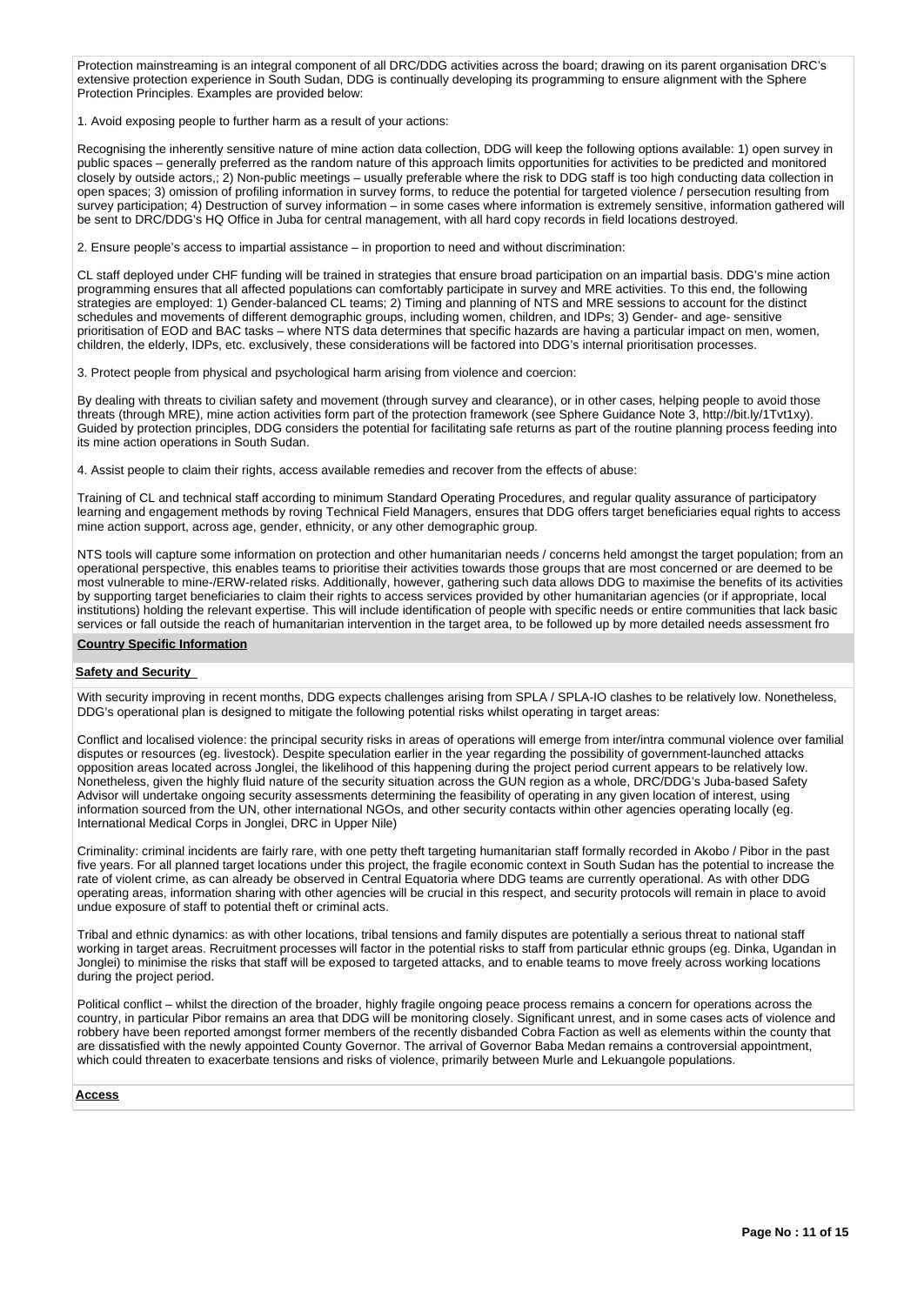Whilst DDG is not currently operational in Jonglei, the current programming model used by DDG South Sudan will enable the programme to access new areas of operation for DDG across GUN immediately and to deliver its services to vulnerable groups without discrimination. The following elements of DDG's approach will enable project teams to effectively target mine action resources towards particularly at-risk groups in need of support:

Operational plan: DDG's operational model will remain highly flexible to maintain the ability to respond to an unpredictable rainy season due to commence within the project period, as well as reflecting the potential for a negative shift in the security context in Jonglei. Teams will only be operational (and the project will only be charged to CHF) during optimal operational months, with teams standing down during the heaviest parts of the rainy season. Phasing activities across the year will enable DDG to avoid the peak of the rainy season where there are limited opportunities for efficient operations and many prioritised areas across GUN will be completely inaccessible.

As all roads in Jonglei are only accessible for use during specific periods within the dry season, DDG's operational plan is also designed to address any high priority hazards (particularly those in swampland areas of Pibor county) as early as possible, recognising that they are likely to become completely inaccessible as the wet season intensifies.

DDG's roving response model: DDG currently deploys three roving clearance teams across South Sudan, operating out of a light relocatable camp than can easily be dismantled and transported to new locations as priorities shift. Further to this, DDG will be implementing a more mobile emergency response model in southern Unity under CHF Reserve Allocation #4, consisting of a light staff structure and local arrangements made with partner NGOs (most notably International Rescue Committee, who provide accommodation and share transportation with DDG staff). In designing these tailored, mobile operations models suited to the different levels of security encountered across South Sudan, DDG has already invested in a programming model that is highly suited to expansion to new areas of operation. Combined with targeted engagement strategies, once project staff have undergone training in the first week of the project, DDG will be operational immediately.

## **BUDGET**

| Code | <b>Budget Line Description</b>                                                                                                                                                                                                 |   | D / S   Quantity | <b>Unit</b><br>cost   | <b>Duration</b><br>Recurran charged<br><b>ce</b> | %<br>to CHF | <b>Total Cost</b> |
|------|--------------------------------------------------------------------------------------------------------------------------------------------------------------------------------------------------------------------------------|---|------------------|-----------------------|--------------------------------------------------|-------------|-------------------|
|      | <b>Staff and Other Personnel Costs</b>                                                                                                                                                                                         |   |                  |                       |                                                  |             |                   |
| 1.1  | <b>DDG Technical Field Manager</b>                                                                                                                                                                                             | D | 1 <sup>1</sup>   | 6,525<br>.00          | 7                                                | 50%         | 22,837.50         |
|      | Provides some day to day monitoring and quality assurance in field locations. Costs include salary, insurance and per diem<br>allowance.                                                                                       |   |                  |                       |                                                  |             |                   |
| 1.2  | DDG Programme Support Officer                                                                                                                                                                                                  | S |                  | $1 \mid 5,585$<br>.00 | $\overline{7}$                                   | 40%         | 15,669.28         |
|      | Responsible for support on reporting, monitoring and evaluation, and output tracking. Costs include salary, insurance and per<br>diem allowance.                                                                               |   |                  |                       |                                                  |             |                   |
| 1.3  | Contribution to DRC/DDG international support staff costs,<br>Juba                                                                                                                                                             | S |                  | 1 7,947<br>.00.       | $\mathbf{1}$                                     | 100%        | 7,947.00          |
|      | Allocation towards support functions based in the Juba HQ Office. Includes roles that provide a direct benefit to CHF grant<br>management and execution, eg. Finance Manager, Grants Manager.                                  |   |                  |                       |                                                  |             |                   |
| 1.4  | DDG HQ specialist and technical support                                                                                                                                                                                        | S |                  | 1   9,886<br>.00.     | $\mathbf{1}$                                     | 100%        | 9,886.00          |
|      | Allocation towards specialised support provided by DDG HQ, to support programme quality management and safety, including<br>support from DDG's mine action Global Specialist Lead, MRE Adviser and Roving Medical Coordinator. |   |                  |                       |                                                  |             |                   |
| 1.5  | Team Leaders (MTT)                                                                                                                                                                                                             | D |                  | 2 700.0<br>$\Omega$   | $\overline{7}$                                   | 100%        | 9,800.00          |
|      | Two positions in total, responsible for managing field operations conducted by the MTTs.                                                                                                                                       |   |                  |                       |                                                  |             |                   |
| 1.6  | Deputy Team Leaders (MTT)                                                                                                                                                                                                      | D |                  | 2 685.0<br>$\Omega$   | $\overline{7}$                                   | 100%        | 9,590.00          |
|      | Deputy Team Leaders within the MTTs, acting as Team Leaders whenever a single MTT is split into two smaller sub-teams.                                                                                                         |   |                  |                       |                                                  |             |                   |
| 1.7  | <b>MTT Operators</b>                                                                                                                                                                                                           | D |                  | 8 715.0<br>0          | $\overline{7}$                                   | 100%        | 40,040.00         |
|      | Technical staff, responsible for performing EOD and BAC operations.                                                                                                                                                            |   |                  |                       |                                                  |             |                   |
| 1.8  | <b>Medics</b>                                                                                                                                                                                                                  | D |                  | 2 726.0<br>$\Omega$   | $\overline{7}$                                   | 100%        | 10,164.00         |
|      | Responsible for managing safety in the field, and trained to lead on CASEVACs (casualty evacuations).                                                                                                                          |   |                  |                       |                                                  |             |                   |
| 1.9  | Team Leaders (CL)                                                                                                                                                                                                              | D |                  | 2 490.0<br>0          | $\overline{7}$                                   | 100%        | 6,860.00          |
|      | Responsible for managing day-to-day NTS and MRE field activities.                                                                                                                                                              |   |                  |                       |                                                  |             |                   |
| 1.10 | Casual staff                                                                                                                                                                                                                   | D | 6                | 400.0<br>∩            | $\overline{7}$                                   | 100%        | 16,800.00         |
|      | Includes costs for field camp cooks and cleaners, in addition to casual staff hired from within beneficiary communities on an ad<br>hoc basis to support CL team data collection where required.                               |   |                  |                       |                                                  |             |                   |
| 1.11 | Contribution to DRC/DDG national support staff costs, Juba                                                                                                                                                                     | S | $\mathbf{1}$     | 10,56<br>8.00         | $\mathbf{1}$                                     | 100%        | 10,568.00         |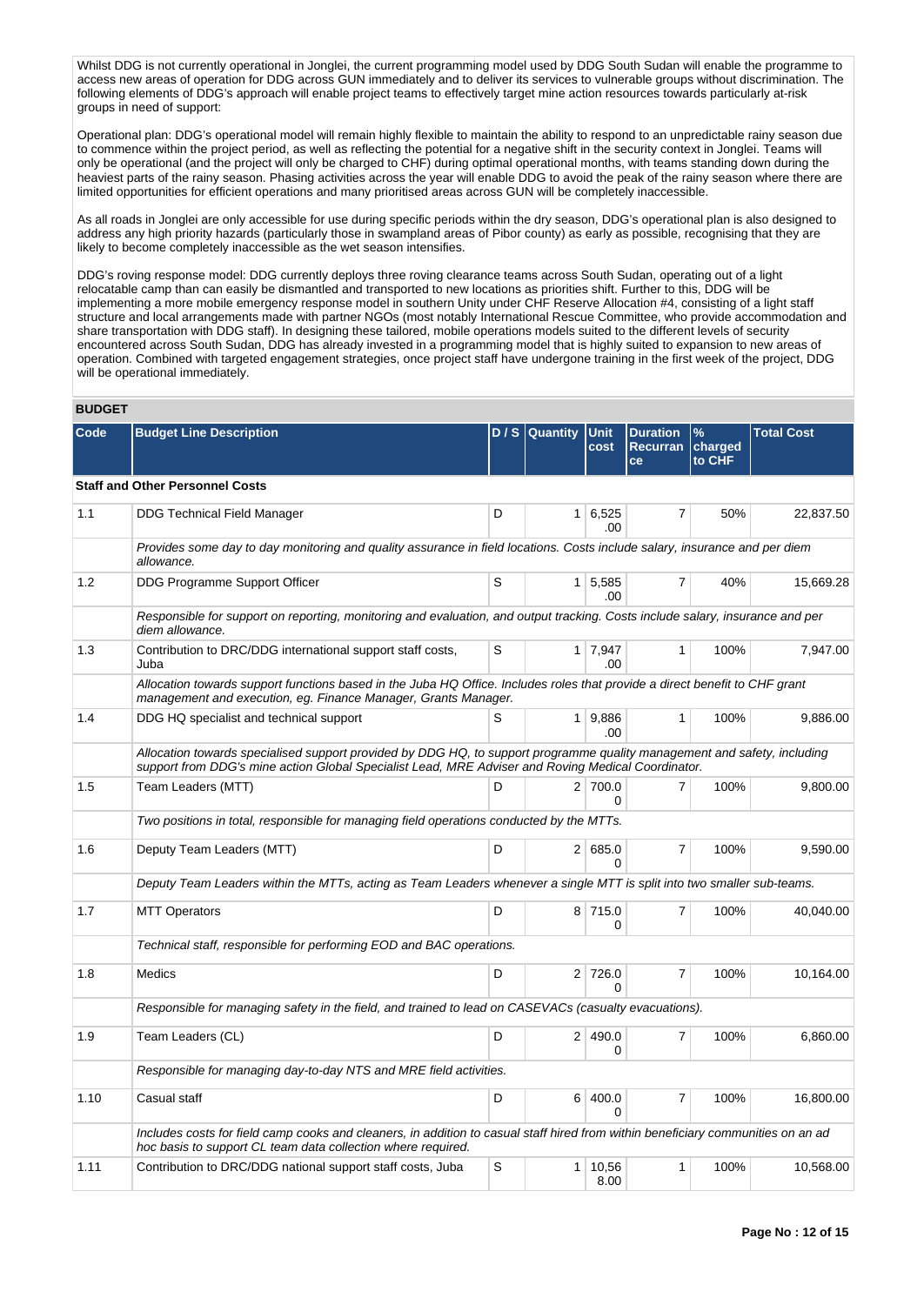|                  | Allocation towards support functions based in the Juba HQ Office. Includes roles that provide a direct benefit to CHF grant<br>management and execution - national Finance Manager, national HR Manager, national Administration Manager. Procurement<br>Officer, 2 x office cleaners, 2 x office drivers.                                                     |   |                 |                        |              |      |            |
|------------------|----------------------------------------------------------------------------------------------------------------------------------------------------------------------------------------------------------------------------------------------------------------------------------------------------------------------------------------------------------------|---|-----------------|------------------------|--------------|------|------------|
| 1.12             | International staff insurance                                                                                                                                                                                                                                                                                                                                  | D |                 | 1 4,663<br>.00         | 1            | 100% | 4,663.00   |
|                  | Insurance covering international staff listed above. Costs are allocated proportionally where a share of any given staff member is<br>allocated to this project.                                                                                                                                                                                               |   |                 |                        |              |      |            |
| 1.13             | International staff expenses                                                                                                                                                                                                                                                                                                                                   | D |                 | $1 \mid 11,17$<br>3.00 | 1            | 100% | 11,173.00  |
|                  | Includes training and R&R costs.                                                                                                                                                                                                                                                                                                                               |   |                 |                        |              |      |            |
| 1.14             | National staff expenses                                                                                                                                                                                                                                                                                                                                        | D | 1 <sup>1</sup>  | 59,02<br>1.00          | 1            | 100% | 59,021.00  |
|                  | Includes staff insurance and per diems.                                                                                                                                                                                                                                                                                                                        |   |                 |                        |              |      |            |
| 1.15             | <b>MTT Site Supervisor</b>                                                                                                                                                                                                                                                                                                                                     | D |                 | $1 \mid 1,705$<br>.00  | 7            | 45%  | 5,370.75   |
|                  | Responsible for managing quality assurance with respect to demining / EOD / BAC SOPs. This role will be present throughout<br>technical survey activities as an much-needed layer of oversight quality management, but may be relocated to other project<br>activities as needed (reflected in the proportion of this staff member's salary allocated to CHF). |   |                 |                        |              |      |            |
| 1.16             | <b>Drivers</b>                                                                                                                                                                                                                                                                                                                                                 | D |                 | 2 509.0<br>0           | 7            | 100% | 7,126.00   |
|                  | Responsible for day-to-day field movements and acts as the ambulance driver, on stand by at task control points in case of<br>emergency.                                                                                                                                                                                                                       |   |                 |                        |              |      |            |
|                  | <b>Section Total</b>                                                                                                                                                                                                                                                                                                                                           |   |                 |                        |              |      | 247,515.53 |
|                  | Supplies, Commodities, Materials                                                                                                                                                                                                                                                                                                                               |   |                 |                        |              |      |            |
| 2.1              | Camp running costs                                                                                                                                                                                                                                                                                                                                             | D |                 | $1 \mid 7,012$<br>.00  | 7            | 100% | 49,084.00  |
|                  | Field consumables used by teams when operational. Includes costs for electricity, water, paper, bulbs, generator fuel and<br>generator maintenance costs.                                                                                                                                                                                                      |   |                 |                        |              |      |            |
| 2.2              | CL team materials                                                                                                                                                                                                                                                                                                                                              | D | 200             | 5.00                   | 1            | 100% | 1,000.00   |
|                  | Printing costs for NTS survey tools, and pamphlets / posters for MRE.                                                                                                                                                                                                                                                                                          |   |                 |                        |              |      |            |
| 2.3              | <b>BAC</b> marking materials                                                                                                                                                                                                                                                                                                                                   | D | 1 <sup>1</sup>  | 400.0<br>0             | $\mathbf{1}$ | 100% | 400.00     |
|                  | Supplies used to to demarcate hazardous areas during BAC operations. Includes ropes, pickets, paints and warning signs.                                                                                                                                                                                                                                        |   |                 |                        |              |      |            |
| 2.4              | EOD spot task materials                                                                                                                                                                                                                                                                                                                                        | D | 1 <sup>1</sup>  | 800.0<br>0             | 1            | 100% | 800.00     |
|                  | Supplies specifically used during EOD operations. Includes sandbags and paint.                                                                                                                                                                                                                                                                                 |   |                 |                        |              |      |            |
| 2.5              | <b>Explosives</b>                                                                                                                                                                                                                                                                                                                                              | D | 1 <sup>1</sup>  | 700.0<br>0             | 7            | 100% | 4,900.00   |
|                  | Used for demolition of dangerous items.                                                                                                                                                                                                                                                                                                                        |   |                 |                        |              |      |            |
| 2.6              | Satellite phone air time                                                                                                                                                                                                                                                                                                                                       | D | 1 <sup>1</sup>  | 400.0<br>0             | 7            | 100% | 2,800.00   |
|                  | Credit for Thurayas used for emergency field communications.                                                                                                                                                                                                                                                                                                   |   |                 |                        |              |      |            |
| 2.7              | Mobile phone air time                                                                                                                                                                                                                                                                                                                                          | D | 1 <sup>1</sup>  | 80.00                  | 7            | 100% | 560.00     |
|                  | Credit for phones used for routine communications between field teams, supervisors and the Juba support office.                                                                                                                                                                                                                                                |   |                 |                        |              |      |            |
|                  | <b>Section Total</b>                                                                                                                                                                                                                                                                                                                                           |   |                 |                        |              |      | 59,544.00  |
| <b>Equipment</b> |                                                                                                                                                                                                                                                                                                                                                                |   |                 |                        |              |      |            |
| 3.1              | Mobile phones                                                                                                                                                                                                                                                                                                                                                  | D | $\vert 4 \vert$ | 50.00                  | $\mathbf{1}$ | 100% | 200.00     |
|                  | Required by each team leader to maintain communications with each other, the field-based TFM and the Operations Manager in<br>Juba. Essential for maintaining compliance with DDG Safety and Security SOPs.                                                                                                                                                    |   |                 |                        |              |      |            |
| 3.2              | Stickers / flags for vehicles                                                                                                                                                                                                                                                                                                                                  | D |                 | 6 50.00                | 1            | 100% | 300.00     |
|                  | Required to ensure staff safety during road movements.                                                                                                                                                                                                                                                                                                         |   |                 |                        |              |      |            |
| 3.3              | Uniforms                                                                                                                                                                                                                                                                                                                                                       | D | 19              | 100.0<br>0             | 1            | 100% | 1,900.00   |
|                  | For MTT and CL team staff.                                                                                                                                                                                                                                                                                                                                     |   |                 |                        |              |      |            |
| 3.4              | Medical kit                                                                                                                                                                                                                                                                                                                                                    | D |                 | $1 \mid 1,000$<br>.00  | 1            | 100% | 1,000.00   |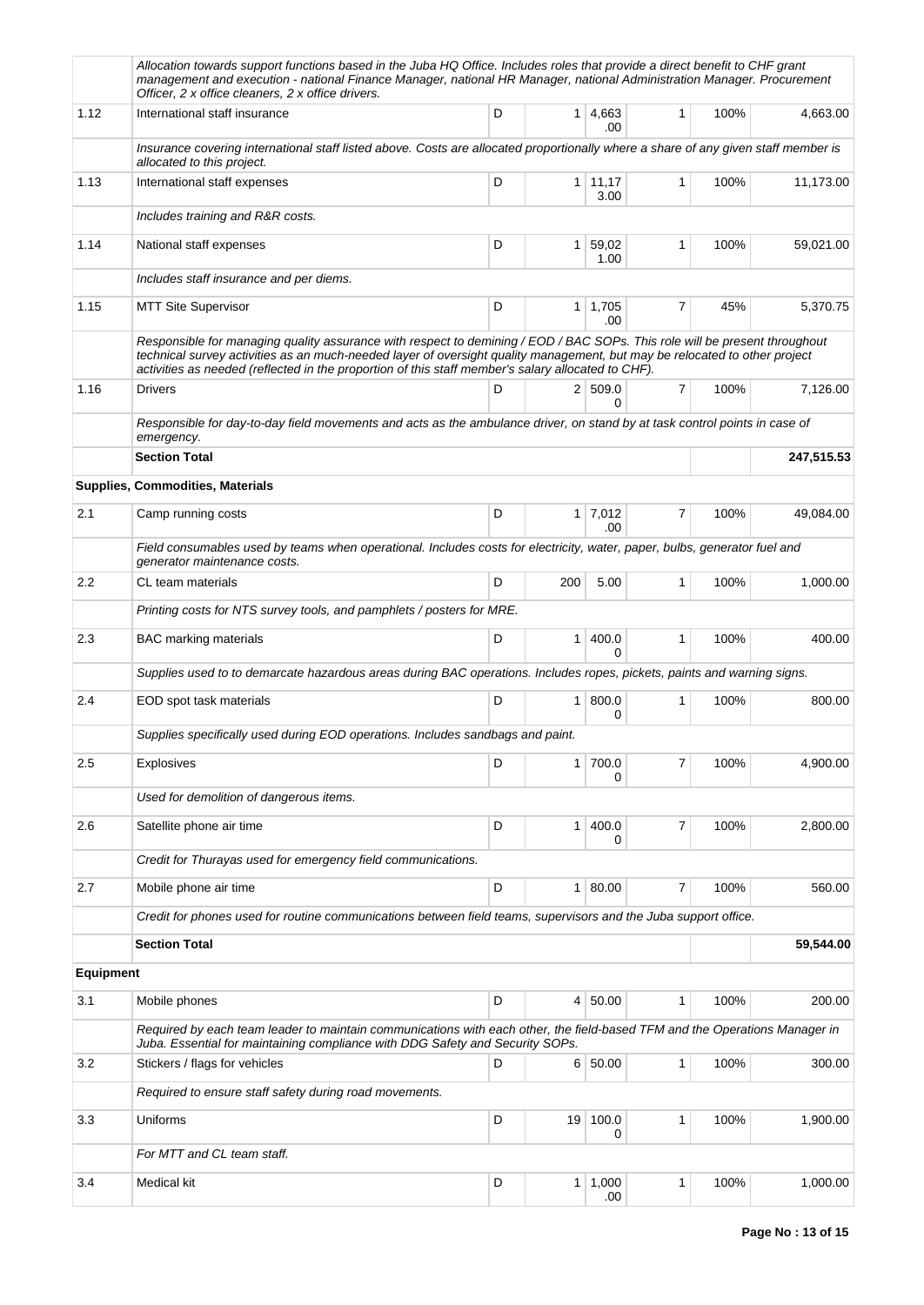|                   | First aid supplies required for MTT / CL Team ops                                                  |                                                                                                                                    |                 |                       |              |      |            |  |  |  |  |
|-------------------|----------------------------------------------------------------------------------------------------|------------------------------------------------------------------------------------------------------------------------------------|-----------------|-----------------------|--------------|------|------------|--|--|--|--|
|                   | <b>Section Total</b>                                                                               |                                                                                                                                    | 3,400.00        |                       |              |      |            |  |  |  |  |
| <b>Travel</b>     |                                                                                                    |                                                                                                                                    |                 |                       |              |      |            |  |  |  |  |
| 5.1               | Field team flights                                                                                 | D                                                                                                                                  | 17 <sup>1</sup> | 300.0<br>0            | $\mathbf{1}$ | 100% | 5,100.00   |  |  |  |  |
|                   | Flights to and from Juba, at the beginning and end of MTT and CL team deployments                  |                                                                                                                                    |                 |                       |              |      |            |  |  |  |  |
| 5.2               | Vehicle maintenance and repair                                                                     | D                                                                                                                                  | $\mathbf{1}$    | 6,300<br>.00          | 1            | 100% | 6,300.00   |  |  |  |  |
|                   | Payments made to maintain hired vehicles during the project period.                                |                                                                                                                                    |                 |                       |              |      |            |  |  |  |  |
| 5.3               | Vehicle fuel and oil                                                                               | D                                                                                                                                  | 1               | 24,25<br>5.26         | 1            | 100% | 24,255.26  |  |  |  |  |
|                   | For Landcruisers (the principal mode of transport that will be used).                              |                                                                                                                                    |                 |                       |              |      |            |  |  |  |  |
| 5.4               | Contribution to Juba vehicle fuel and maintenance                                                  | S                                                                                                                                  | $\mathbf{1}$    | 3,132<br>.00          | 1            | 100% | 3,132.00   |  |  |  |  |
|                   | Contribution to costs of Juba vehicle running costs.                                               |                                                                                                                                    |                 |                       |              |      |            |  |  |  |  |
|                   | <b>Section Total</b>                                                                               |                                                                                                                                    | 38,787.26       |                       |              |      |            |  |  |  |  |
|                   | <b>General Operating and Other Direct Costs</b>                                                    |                                                                                                                                    |                 |                       |              |      |            |  |  |  |  |
| 7.1               | Contribution to Juba office costs                                                                  | S                                                                                                                                  |                 | 1 21,80<br>0.00       | $\mathbf{1}$ | 100% | 21,800.00  |  |  |  |  |
|                   | (eg. bulbs, paper), NGO Forum registration and internet.                                           | Includes contributions to Juba office rental costs, generator fuel and maintenance, drinking water, office stationery, consumables |                 |                       |              |      |            |  |  |  |  |
| 7.2               | Liability insurance                                                                                | D                                                                                                                                  | $\mathbf{1}$    | 1,484<br>.00          | $\mathbf{1}$ | 100% | 1,484.00   |  |  |  |  |
|                   | For all operators handling explosives.                                                             |                                                                                                                                    |                 |                       |              |      |            |  |  |  |  |
| 7.3               | <b>HQ Audit costs</b>                                                                              | D                                                                                                                                  |                 | $1 \mid 1,300$<br>.99 | 1            | 100% | 1,300.99   |  |  |  |  |
|                   | Direct audit of the project at the HQ level (conducted routinely from Copenhagen for all projects) |                                                                                                                                    |                 |                       |              |      |            |  |  |  |  |
|                   | <b>Section Total</b>                                                                               |                                                                                                                                    |                 | 24,584.99             |              |      |            |  |  |  |  |
| <b>SubTotal</b>   |                                                                                                    |                                                                                                                                    | 292.00          |                       |              |      | 373,831.78 |  |  |  |  |
| Direct            |                                                                                                    |                                                                                                                                    |                 |                       |              |      | 304,829.50 |  |  |  |  |
| Support           |                                                                                                    |                                                                                                                                    | 69,002.28       |                       |              |      |            |  |  |  |  |
| <b>PSC Cost</b>   |                                                                                                    |                                                                                                                                    |                 |                       |              |      |            |  |  |  |  |
|                   | <b>PSC Cost Percent</b>                                                                            |                                                                                                                                    |                 |                       |              |      | 7%         |  |  |  |  |
| <b>PSC Amount</b> |                                                                                                    |                                                                                                                                    |                 | 26,168.22             |              |      |            |  |  |  |  |
| <b>Total Cost</b> |                                                                                                    |                                                                                                                                    |                 | 400,000.00            |              |      |            |  |  |  |  |
|                   |                                                                                                    |                                                                                                                                    |                 |                       |              |      |            |  |  |  |  |
|                   | <b>Grand Total CHF Cost</b>                                                                        |                                                                                                                                    |                 |                       |              |      | 400,000.00 |  |  |  |  |